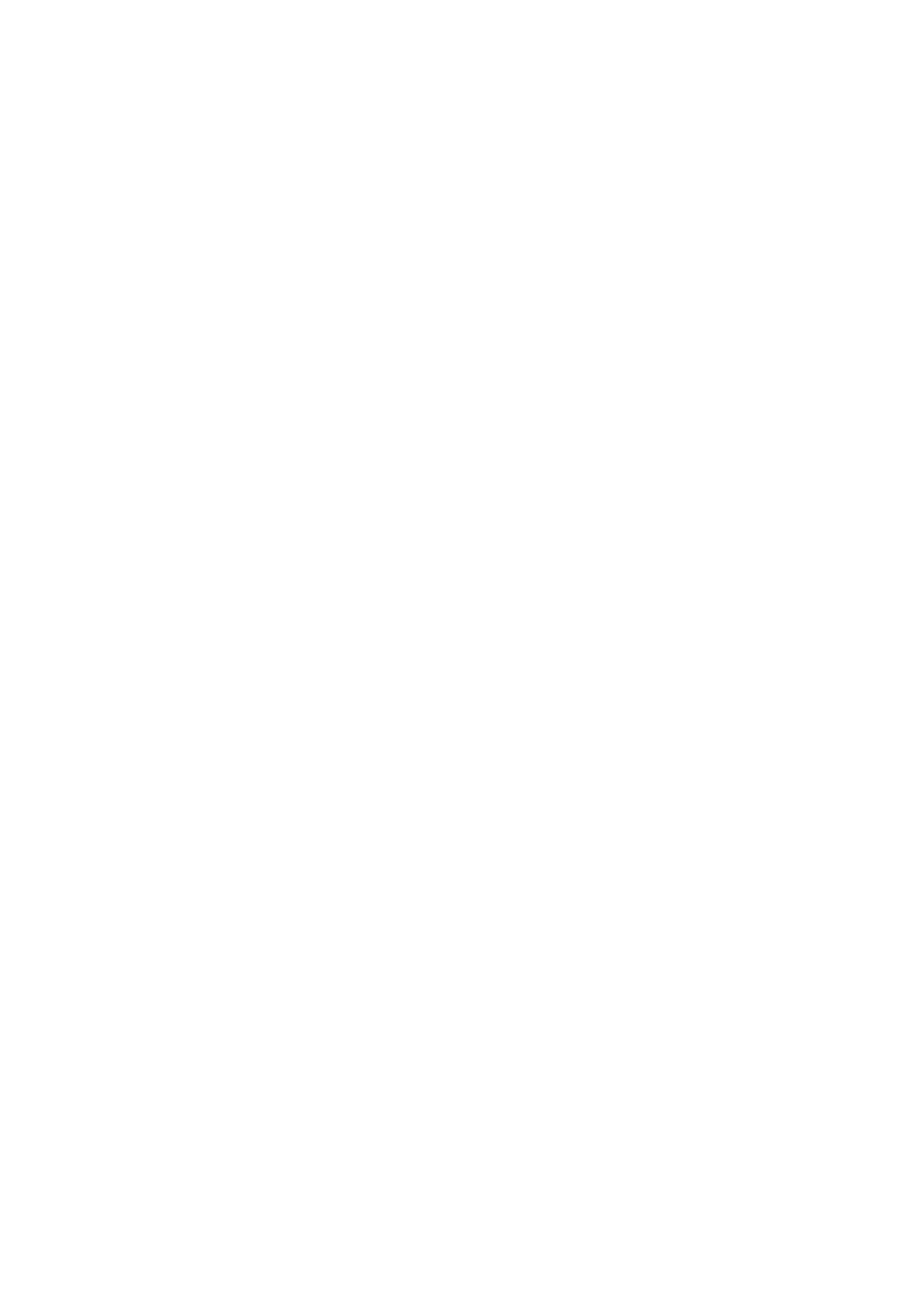# **EUROPEAN UNIVERSITY INSTITUTE, FLORENCE ROBERT SCHUMAN CENTRE FOR ADVANCED STUDIES FLORENCE SCHOOL OF REGULATION**

*The institutional design of European competition policy* 

**ANTONIO MANGANELLI, ANTONIO NICITA AND MARIA ALESSANDRA ROSSI**

EUI Working Paper **RSCAS** 2010/79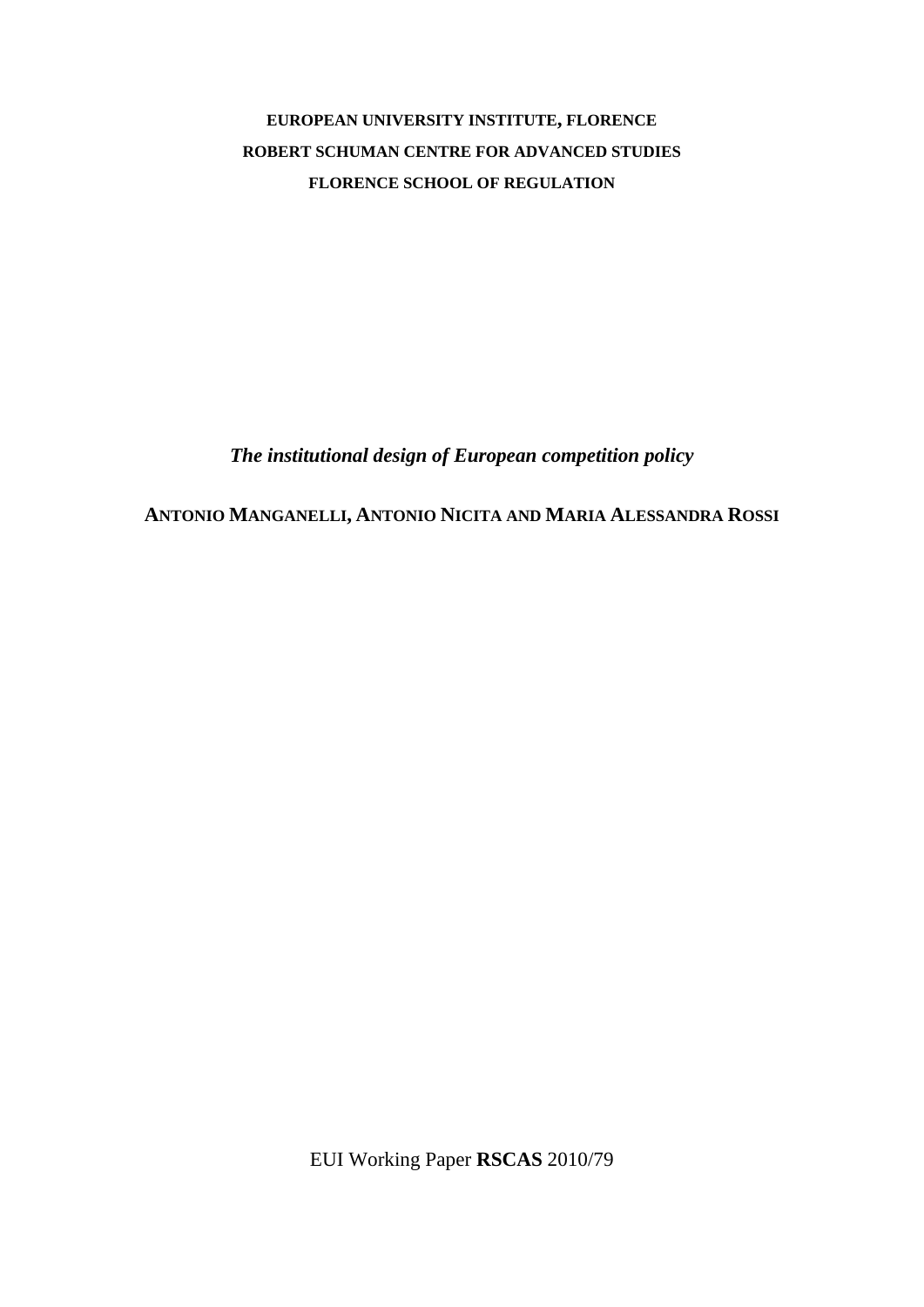This text may be downloaded only for personal research purposes. Additional reproduction for other purposes, whether in hard copies or electronically, requires the consent of the author(s), editor(s). If cited or quoted, reference should be made to the full name of the author(s), editor(s), the title, the working paper, or other series, the year and the publisher.

ISSN 1028-3625

© 2010 Antonio Manganelli, Antonio Nicita and Maria Alessandra Rossi

Printed in Italy, October 2010 European University Institute Badia Fiesolana I – 50014 San Domenico di Fiesole (FI) Italy [www.eui.eu/RSCAS/Publications/](http://www.eui.eu/RSCAS/Publications/)  [www.eui.eu](http://www.eui.eu)  cadmus.eui.eu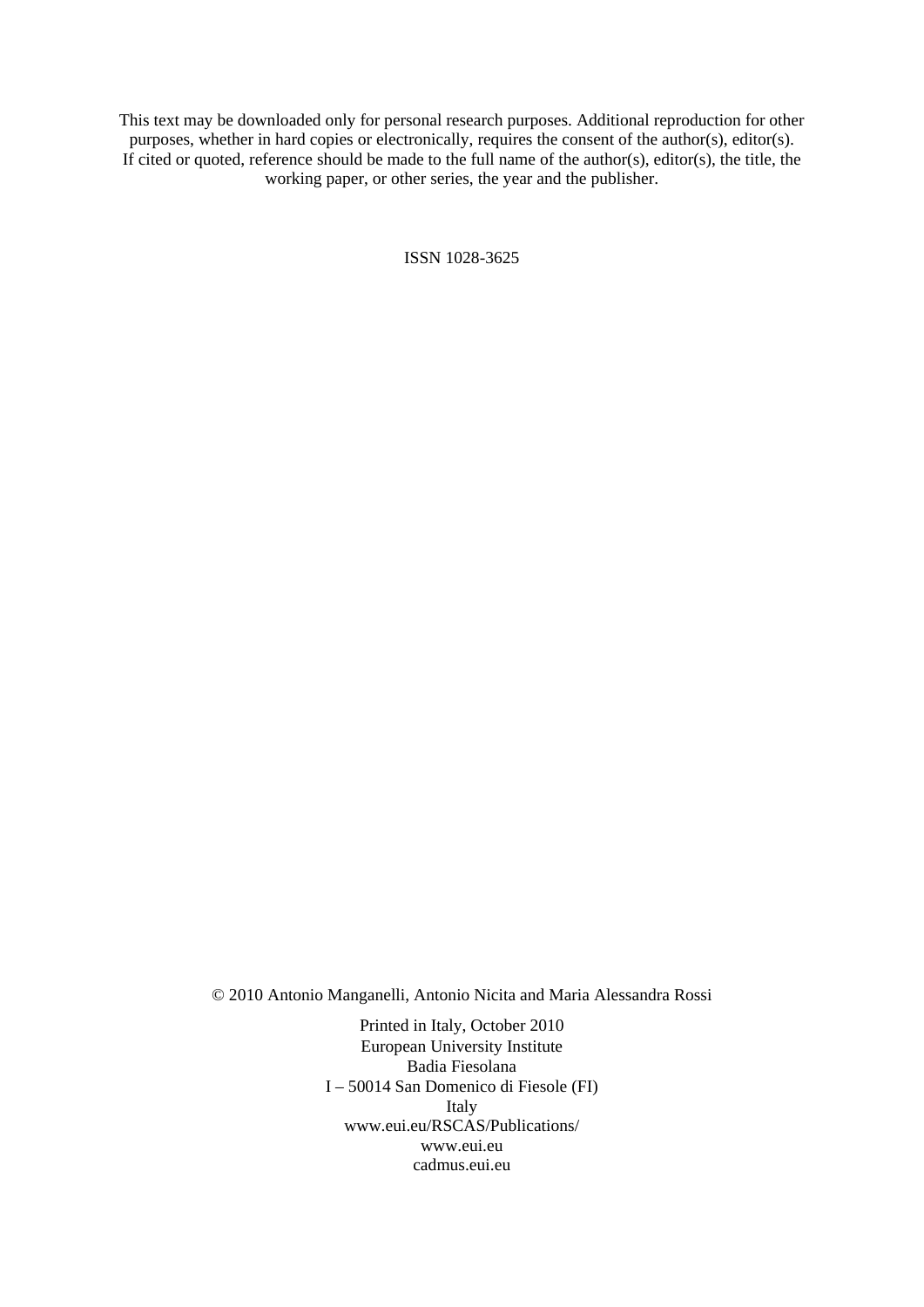# **Robert Schuman Centre for Advanced Studies**

The Robert Schuman Centre for Advanced Studies (RSCAS), directed by Stefano Bartolini since September 2006, is home to a large post-doctoral programme. Created in 1992, it aims to develop inter-disciplinary and comparative research and to promote work on the major issues facing the process of integration and European society.

The Centre hosts major research programmes and projects, and a range of working groups and ad hoc initiatives. The research agenda is organised around a set of core themes and is continuously evolving, reflecting the changing agenda of European integration and the expanding membership of the European Union.

Details of this and the other research of the Centre can be found on: <http://www.eui.eu/RSCAS/Research/>

Research publications take the form of Working Papers, Policy Papers, Distinguished Lectures and books. Most of these are also available on the RSCAS website: <http://www.eui.eu/RSCAS/Publications/>

The EUI and the RSCAS are not responsible for the opinion expressed by the author(s).

### *Florence School of Regulation*

The Florence School of Regulation (FSR) is a partnership between the Robert Schuman Centre for Advanced Studies (RSCAS) at the European University Institute (EUI), the Council of the European Energy Regulators (CEER) and the Independent Regulators Group (IRG). Moreover, as part of the EUI, the FSR works closely with the European Commission.

The objectives of the FSR are to promote informed discussions on key policy issues, through workshops and seminars, to provide state-of-the-art training for practitioners (from European Commission, National Regulators and private companies), to produce analytical and empirical researches about regulated sectors, to network, and to exchange documents and ideas.

At present, its scope is focused on the regulation of Energy (electricity and gas markets), of Communications & Media, and of Transport.

This series of working papers aims at disseminating the work of scholars and practitioners on current regulatory issues.

*For further information*  Florence School of Regulation Robert Schuman Centre for Advanced Studies European University Institute Via Boccaccio, 151 I-50133 Firenze Tel.: +39 055 4685 751 Fax: +39055 4685755 E-mail: [fsr@eui.eu](mailto:fsr@eui.eu)  <http://www.eui.eu/RSCAS/ProfessionalDevelopment/FSR/>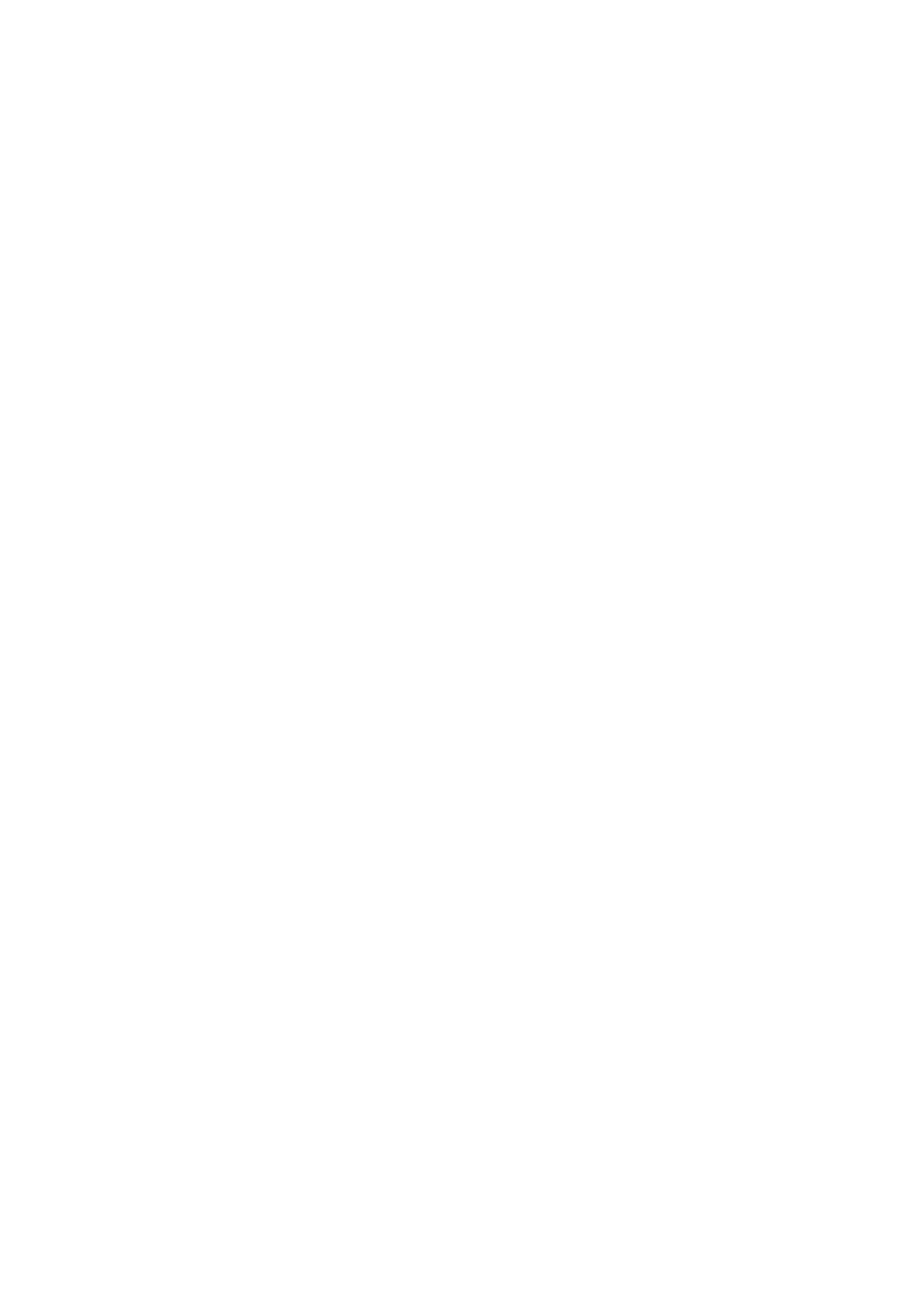#### **Abstract**

This paper analyzes the institutional design of the European competition policy system. Besides the multi-level public enforcement, the paper describes other two fundamental dimensions of the European competition policy system: the relationship between public and private enforcement and that between competition law enforcement and sector specific regulation, with particular regards with the Electronic Communications sector.

The main effort of the paper consists in representing the EU Competition policy system as a web of vertical and horizontal relationships among a large set of actors, sometimes coordinated by formal or informal mechanisms but still characterized by competence overlaps and strategic interdependencies. Finally the paper aims at assessing the relevant economic trade-offs associated to these overlaps and interactions in terms of efficiency and effectiveness of the system, giving some policy suggestions for the future evolution of its overall design.

#### **Keywords**

Competition policy institutional design, multi-level governance, public and private enforcement, competition policy in regulated industries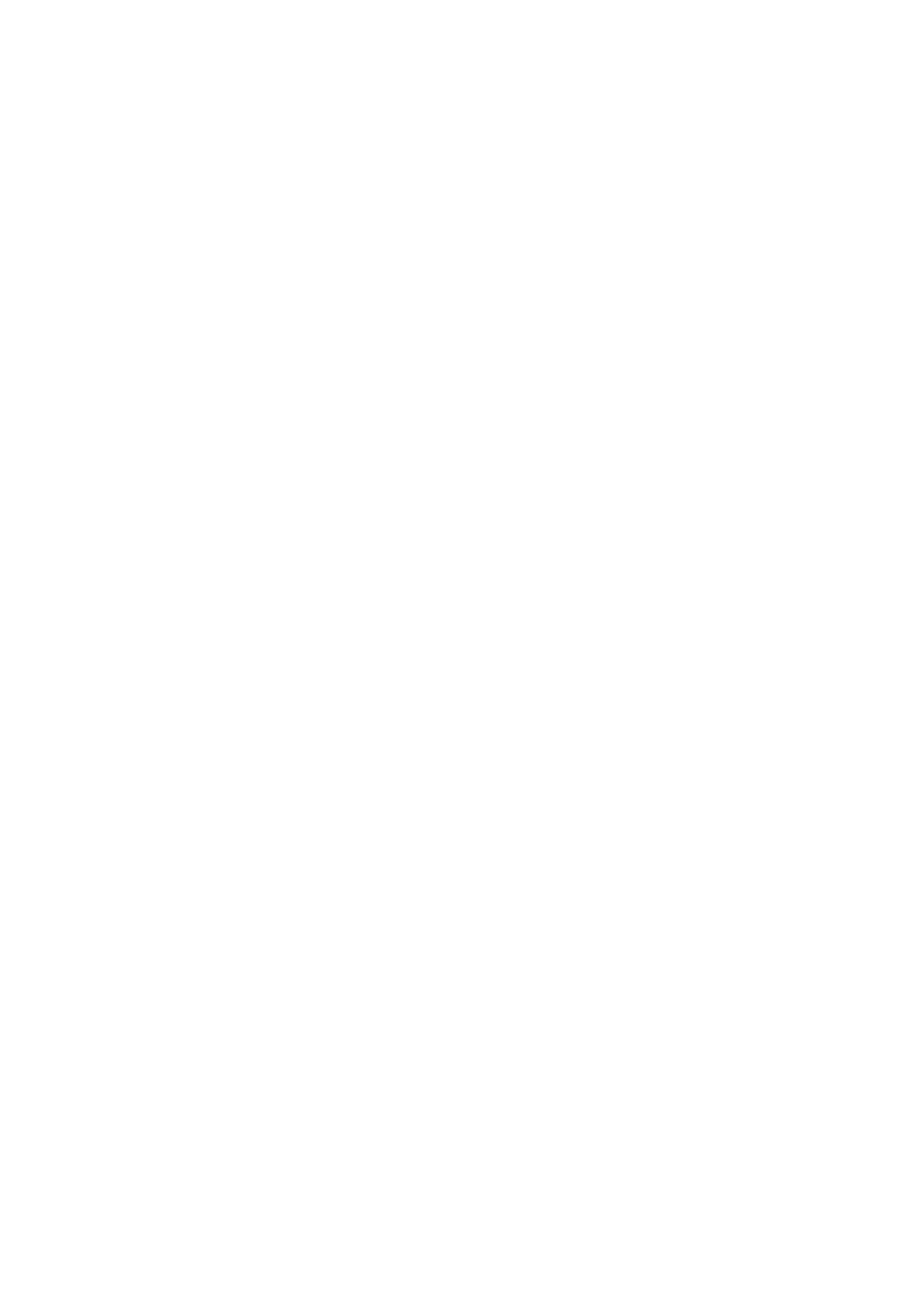#### **1. Introduction\***

1

Competition policy constitutes an important facet of "market manufacturing". Indeed, it consists of a system of actors and rules explicitly meant to protect and enhance the competitive dynamics of markets and their efficient functioning. In Europe, competition policy has played an even deeper role in "manufacturing" the market than elsewhere, since its development has historically been influenced by the aim to contribute to the creation of a single geographical market space - the common internal European market.

Notwithstanding its relevant role in the design of markets and antitrust rules, European competition policy has not been characterized by a rationally designed enforcement system and its evolution seems rhapsodic in many ways. It may be more properly described as the result of more or less unintended evolutionary patterns linked to political forces, existing constraints and, to a certain extent, chance events. In this paper we investigate whether, in spite of this tortuous evolution, the current EU competition policy framework is nonetheless evolving towards an efficient institutional design.

In order to evaluate the characteristics of the EU competition policy system, we adopt (and adapt, where appropriate) a framework of analysis based on the notion of "multilevel governance", originally derived from the political science literature and more recently cast in economic terms (Brousseau and Raynaud, 2006). The notion of "multilevel governance" has gained wide currency both in Europe and elsewhere. It refers to a system of allocation of powers and responsibilities among vertically related policy layers (EU institutions, nation-states, regions, etc.), each of which is autonomous from the others, yet it cannot be considered completely free to exercise such powers and responsibilities, since the attribution of competences is not clear-cut (Grande, 1996; Marks et al., 1996; Scharpf, 1994).

The EU competition policy system, similarly to most aspects of the EU institutional framework, $1$ does fit this description, although only a few contributions have adopted this approach in the analysis of EU competition policy (McGowan, 2000; Budzinsky and Christiansen, 2004; Walzenbach, 2006), and generally not from an economic perspective (with the exception of some works by Kerber, and particularly Kerber, 2003 and 2009).

The EU competition policy system has traditionally been characterized by a rather strong centralization of competences and powers held by the EU Commission. Indeed, as many National Competition Authorities (hereinafter, NCAs) were born after the Commission started playing its role in competition policy, the bulk of Commission's decisions shaped the evolution of national antitrust approaches. However, recent policy developments have strengthened the "multi-level" nature of the system. In particular, the so-called "modernization" of competition policy, whose main step has been the enactment of Regulation  $1/2003$  (hereinafter REG)<sup>2</sup>, has increased the extent of decentralization of competition policy enforcement, thus fostering the role played by NCAs. As a result, powers and responsibilities in relation to either the definition of substantive competition rules or competition enforcement are currently shared among actors, placed at different governance level, none of which can operate independently from the others.

This vertical dimension is crucial to understand the institutional design of European competition policy, yet an exclusive focus on it would entail the risk of missing important features of the overall picture. Indeed, the vertical dimension of the multi-level governance interfaces horizontally with at

<sup>\*</sup> We are grateful to Anna Renata Pisarkiewicz and Lúcio Tomé Féteira (Law Department, European University Institute) for their useful comments and suggestions.

<sup>1</sup> The principal focus of the multilevel governance literature has for some time been on policy areas that primarily involve budgetary issues, as this literature developed to provide an account of the evolution of the relationships among EU decision-making layers, with specific regard to the allocation of structural funds and to regional policies (Marks, 1993).

<sup>2</sup> Council Regulation of 16 December 2002 on the implementation of the rules on competition laid down in Articles 101 and 102 of the Treaty.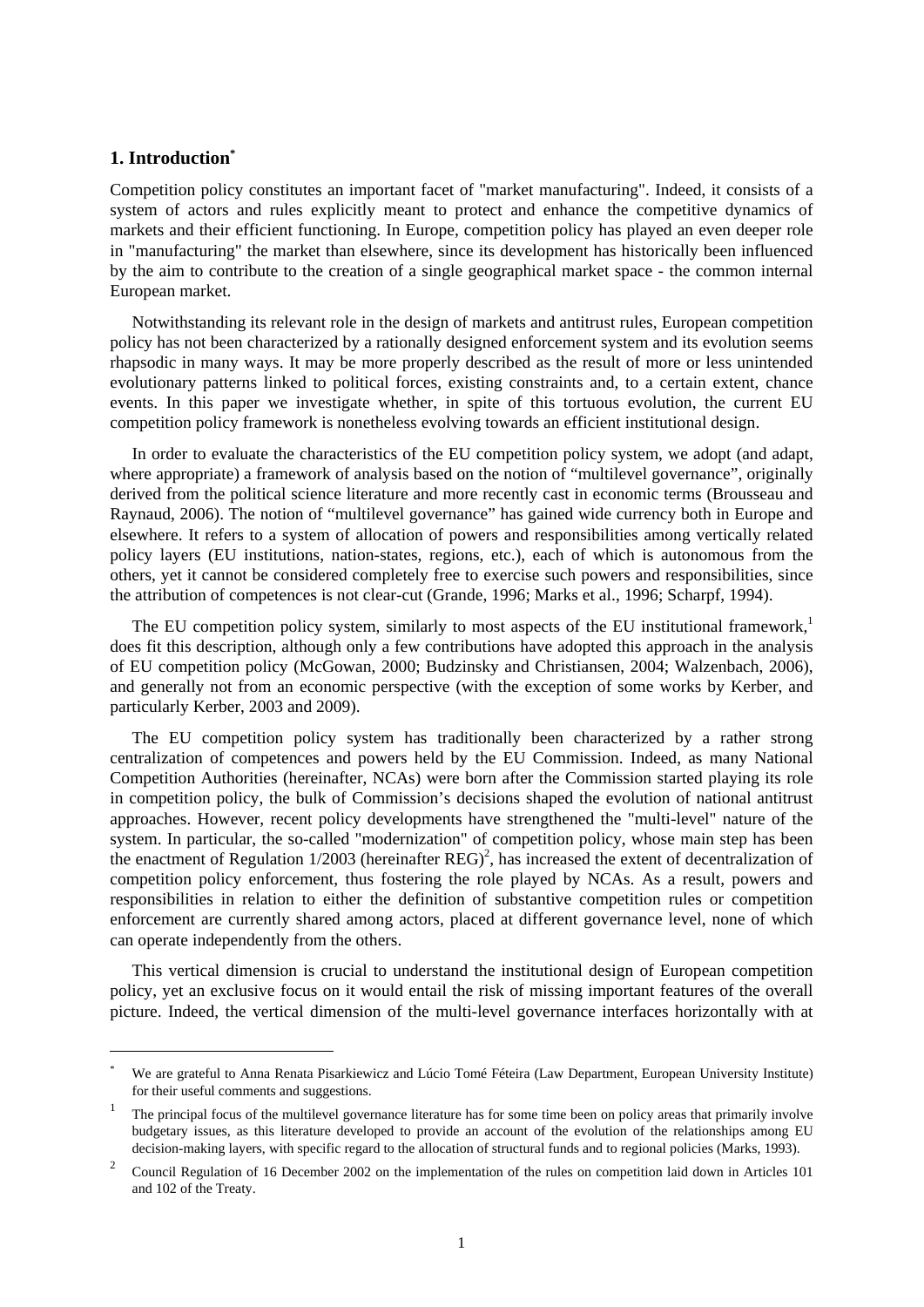least two other very important "parallel domains" of competition policy. First, besides administrative bodies (the EU Commission and NCAs), also national courts can apply competition law, giving rise to the so-called private enforcement. Second, within regulated sectors, such as for instance the Electronic Communications or the Energy sectors, National Regulatory authorities (hereinafter, NRAs) play an important role in the design of competition rules. This is because EU policy has been recently pushing towards a convergence of competition law and sectoral regulation, formally defining competition enhancement as a main goal of  $NRAs<sup>3</sup>$ .

Therefore, the EU Competition policy system amounts to a dense web of vertical and horizontal relationships among a large set of relevant actors, all concurring to define the institutional environment in which competition takes place. These relationships, governed by both formal and informal coordination rules, imply significant competence overlaps and strong interdependencies. This institutional design raises two fundamental questions: how do these overlaps and interdependencies affect the overall effectiveness and efficiency of the system? What problems, if any, do they solve or, on the contrary, do they cause?

In order to assess the implications and trade-offs associated to these overlaps and interactions, our analysis highlights whether the actions of the different subjects involved in competition policy enforcement are complements or substitutes from the perspective of the achievement of a competitive EU market. The analytical focus is placed on "core" competition policy enforcement (i.e. to activities relating to art.101 and 102 TFEU), and particularly on the three aspects of the system that we deem most significant, namely: (a) the design and the vertical allocation of competences and powers among the European Commission and NCAs (section 2 below); (b) the horizontal allocation of competences and powers among parallel competition policy domains, that is the interactions between administrative and judicial enforcement (section 3) and between competition law enforcement and national regulation (section 4).

# **2. The Vertical design and allocation of competences and powers within the EU multilevel competition policy system**

The vertical design of the EU competition policy system can be described by reference to two main aspects: (i) the allocation of competences in the design of substantive competition law and (ii) the allocation of competences in the enforcement of competition policy. The current EU system is characterized by: (a) a high degree of harmonization of substantive law; (b) a relatively high degree of enforcement decentralization, mitigated by a strong unifying role played by the European Commission.

As for (a), the provision of substantive competition law was envisaged by the founders of the European Community as a key instrument to ensure the integrity of the internal common market and has therefore been a longstanding feature of the EU competition policy system. Consequently, European competition law is uniformly applied to all behaviours and practices affecting "trade between member states".<sup>4</sup> At the same time, this design does not exclude the existence of national laws and the possibility that these may to some extent diverge from European law, although the importance of these divergences has been substantially reduced through the modernization process.<sup>5</sup>

1

<sup>3</sup> A complete analysis of the multi-level system would also take into account the fact that all the competition policy decisions adopted by administrative bodies (Commission and NCAs) are subject to judicial revision by the General Court (previously the Court of First Instance), the European Court of Justice or national (administrative) courts. In this paper we have chosen to disregard this aspect.

<sup>4</sup> As a matter of fact, the European Court of Justice has always adopted a wide interpretation of this general concept, i.e ECJ, 13/07/66, *Consten and Grundig/Commission EC*, C-56 and 58/64. More recently, the Commission has adopted a Communication aimed to clarify and delineate the concept. Communication 2004/C 101/07.

<sup>5</sup> Indeed, art. 3(1) REG states that where NCAs and national courts apply national competition law to illicit behaviours within the meaning of European competition law, they shall also apply the latter to such behaviours. This naturally tends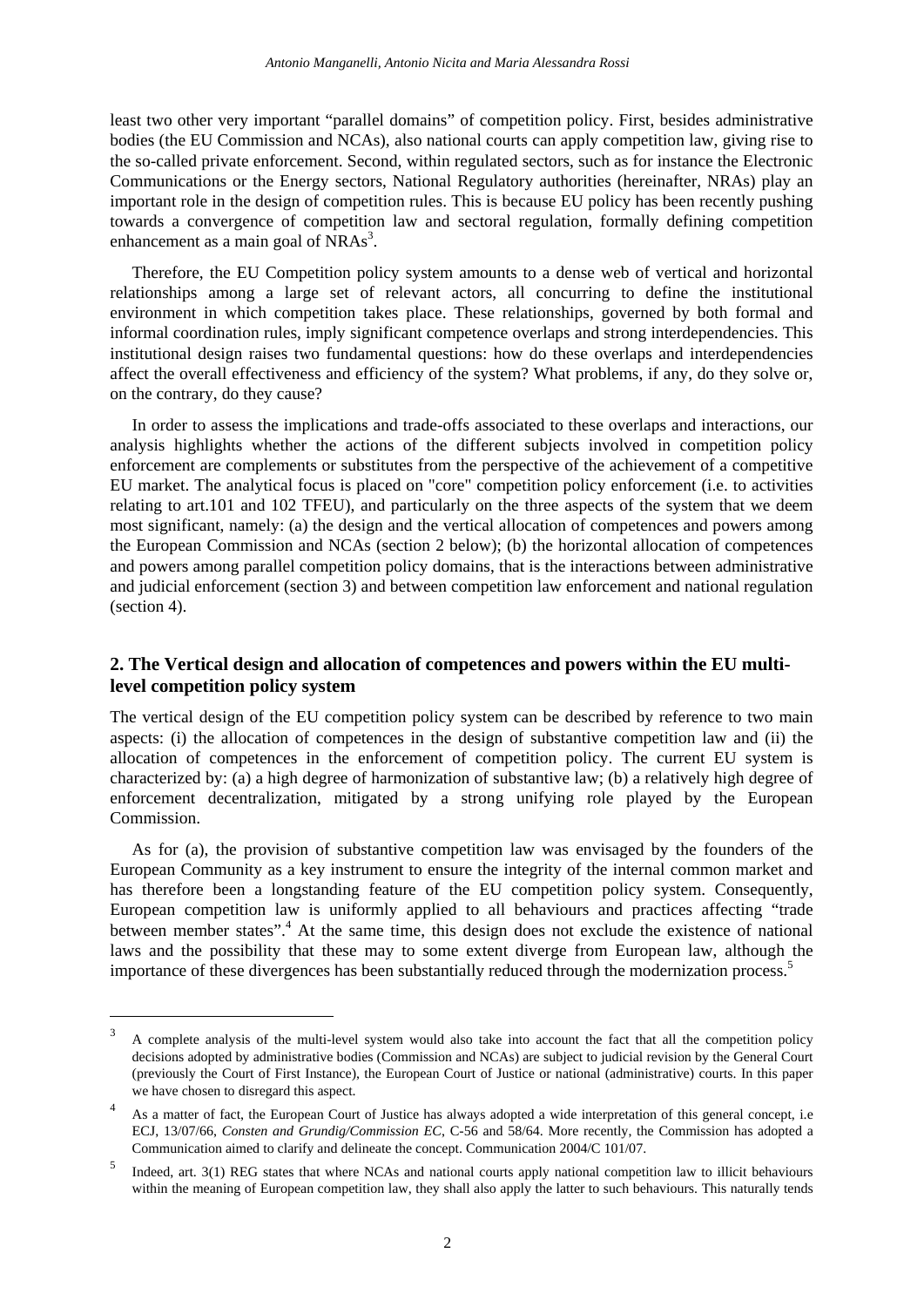As for (b), the current design of the system is the result of more recent developments, as it follows the enactment of Regulation 1/2003 (REG), pursuant to which member States must designate competition authority(ies) responsible for the application of Articles 101 and 102 TFEU (art. 35 REG), which can apply Articles 101 and 102 of the Treaty in their entirety in individual cases<sup>6</sup> (art.5) with powers very similar to those held by the Commission.<sup>7</sup>

Both aspects of the vertical design of the EU competition policy system could in principle be analyzed from an economic perspective. However, we believe that focusing on the allocation of enforcement competences allows to grasp more relevant insights in terms of efficiency of the overall system. This is for at least two reasons. First, substantive law has been rather static in the past few decades within developed economies' jurisdictions, thus placing at the center stage of the analysis the way in which the law is enforced rather than its substance. Second, competition law is principle-based, which implies that relevant norms are filled of concrete significance only when the principle is applied, i.e. at the enforcement stage.

Therefore, in what follows, we will focus on competition policy enforcement and analyze the current EU system in terms of optimal degree of enforcement decentralization, following insights offered by the fiscal federalism literature (Oates, 1972; Tiebout, 1956) and the relatively less developed legal federalism literature (see, for instance, Faure, 2004; Van den Bergh, 1998; Kerber, 2003 and 2009).

The choice of the optimal degree of enforcement decentralization involves relevant trade-offs. On the benefits side, a first advantage of decentralization may reside in the reduction of the Commission's workload that may allow it to selectively focus on the most relevant cases. Second, decentralization provides further benefits in terms of the effective use of dispersed information. Enforcement requires to identify rule-breakers by observing their behaviour and measuring the anti-competitive effects locally generated, sometimes evaluating the lawful/unlawful nature of observed practices on the basis of sector - and context-specific information. As NCAs may have easier access to such information than a centralized enforcer (the Commission), they are in a better position to apply competition rules. In this respect, a decentralized system appears comparatively more efficient than alternative arrangements. Finally, a decentralized enforcement system may favor dynamic efficiency because it entails a learning process that, through the comparison of the costs and benefits of competing legal rules and precedents, leads to the emergence of the most efficient rules. This has been highlighted, in particular, by the literature on regulatory competition (see, for instance, Sun and Pelkmans, 1995; Sinn, 1997; Ogus, 1999; Van den Bergh, 2000) and, with specific regard to the competition policy domain, by Kerber (2003 and 2009) and Van den Bergh and Camesasca (2006; ch. 10).

A further advantage of decentralization focused upon in the fiscal federalism literature - the greater ability of a decentralized system to meet local preferences - is more questionable when applied to the competition policy domain, since satisfaction of consumers' short-term preferences is not necessarily consistent with long-term welfare maximization (assuming this is the objective of competition policy)<sup>8</sup> and the risk of "regulatory capture" is possible also for competition authorities.

On the opportunity costs side, enforcement decentralization has some negative implications created by the uncoordinated interplay among the actions of several decentralized enforcers that would, of course, not represent an issue in a centralized system. In particular, we refer to (a) possible duplication of enforcement costs, as multiple NCAs may intervene in the same case; (b) legal uncertainty associated to the possibility of treating differently - in different EU countries - similar cases; and (c)

*(Contd.)* 

to reduce conflicts among substantive normative systems. Moreover, art. 3 (2) REG reduced also abstract divergences of EU and national competition rules.

<sup>6</sup> Before REG the exemption of art. 101(3) could be enforced only by the Commission.

<sup>7</sup> From art. 7 to 10 REG for the Commission's powers and art. 5 REG for NCAs'.

<sup>8</sup> This could be the case of some exclusionary price practice, like predatory pricing or selective "win-back" offers, Nicita (2009).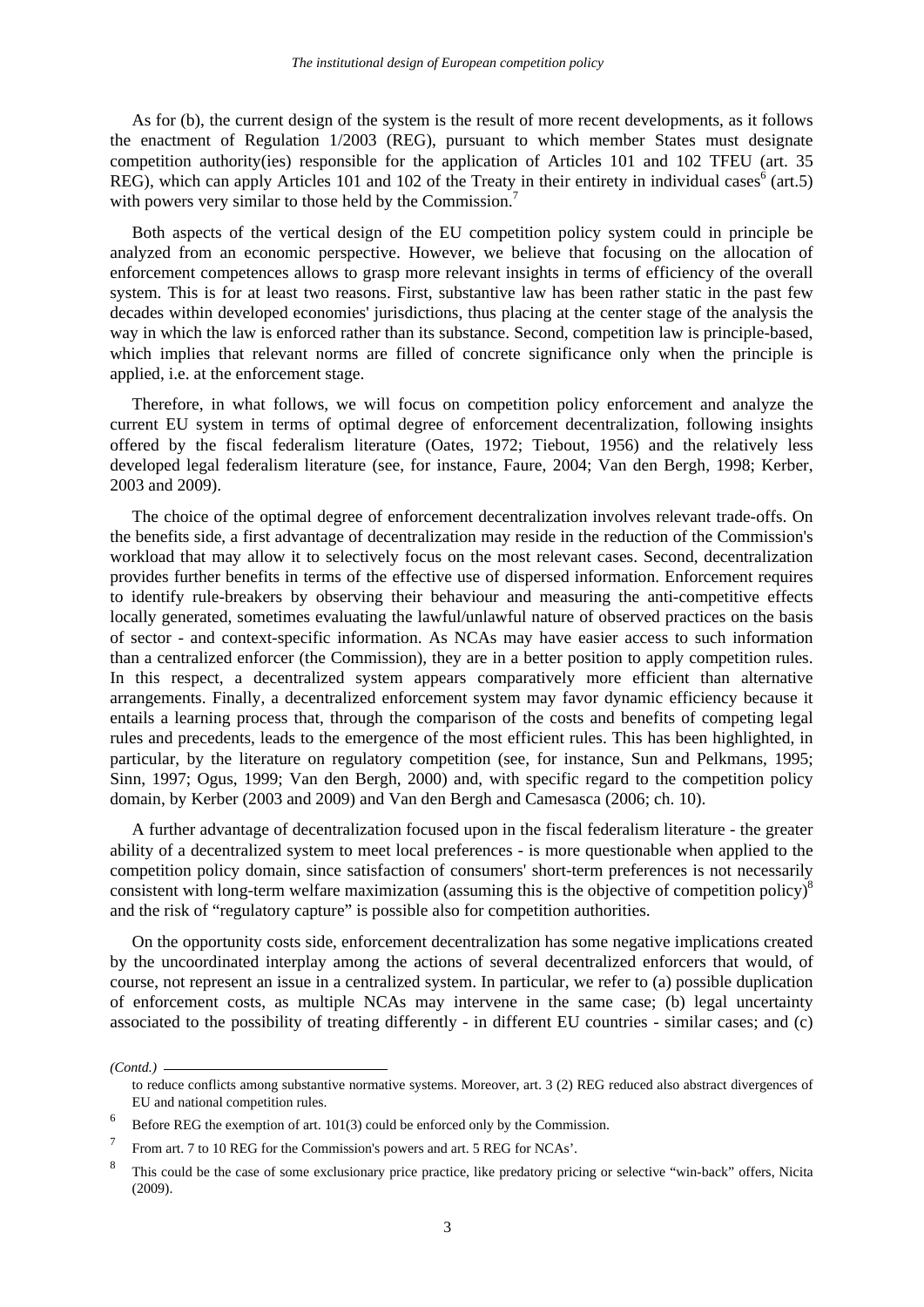the externalities created by the positive or negative external effects of the control of anticompetitive behaviour not taken into account by a single NCA .

The latter is a particularly important issue. Externalities among the actions of different NCAs arise in presence of two joint conditions: (a) anticompetitive behavior concerns a relevant geographic market that crosses national boundaries; and (b) either joint action by multiple national authorities is needed to effectively control anticompetitive behavior (so that NCAs' actions are complementary) or a single case is investigated by multiple NCAs but action by one NCA is sufficient to ensure adequate enforcement (so that NCAs' actions are substitutes).

The conventional approach to externalities in this context (Parisi and Deporter, 2006, Van den Bergh and Camesasca, 2006) assumes a symmetric setting where NCAs have identical objective functions and are self-interested and where optimality is exclusively defined in terms of enforcers' joint interests rather than in terms of some broader notion of social welfare. In this "private interest" framework, (a) when NCAs' actions are complements, enforcement activity is assumed to involve a positive externality: enforcement by one NCA raises the benefits obtainable by enforcement by the other concerned NCA(s); and (b) when NCAs' actions are substitutes, enforcement activity is assumed to involve a negative externality: action by one NCA eliminates the utility associated to further actions. As a consequence, within this framework, positive externalities entail a sub-optimal level of enforcement action (leading to under-restriction and free-riding), while negative externalities involve an excessive level of enforcement (leading to over-restriction and rent-dissipation).

Alternatively, it is possible to make different assumptions on NCAs' objective functions, by assuming that each NCA's objective function includes social welfare (i.e consumer welfare plus firm profits), but only of their own country. Under this alternative "public interest" framework, externalities arise because of the divergence of the specific interests of different NCAs whose actions are complementary or substitutes. In this case, actions that would improve overall efficiency of the internal market may not be adopted because their costs are borne by a given NCA, while their benefits are enjoyed in a different country. Alternatively, NCAs may adopt actions that are sub-optimal for overall efficiency at the European level because they entail benefits for a given NCA's own country, while the costs fall predominantly on different countries.

However, irrespective of the specific objective function assumed, the important point to stress is that decentralization involves opportunity costs, due to externalities that would be absent if enforcement were performed by a single entity. These costs result from the attainment of a second best level of enforcement, which can be either higher or lower than it is socially optimal.

What is crucial to us is to highlight how the current EU multilevel competition policy system scores in terms of the highlighted trade-offs. The analysis of the rules disciplining the vertical allocation of competition policy competences allows us to reach two broad conclusions. The first is that the vertical design of the allocation of competences within the EU multi-level system appears to reflect awareness of the above-mentioned trade-offs, as it incorporates some features typical of a centralized system and some coordination rules susceptible to mitigate the costs of decentralization. The second is that a hybrid system that involves some competence overlaps such as the current EU institutional framework may be considered a relatively more efficient system than a fully centralized or a fully decentralized one.

This hybrid multi-level system incorporates rules that may overcome the risk of duplication of enforcement costs and of legal uncertainty associated to the adoption of a fully decentralized system. This is the case, for instance, for art. 11(6) REG, providing that the initiation by the Commission of proceedings for the adoption of a decision shall relieve NCAs of their competence to apply those articles, and of art. 16(2) REG, providing that NCAs rulings on agreements, decisions or practices under Article 101 or Article 102 of the Treaty which are already the subject of a Commission decision, should not run against the decision adopted by the Commission.

Most importantly, the EU multi-level system incorporates rules that may address the negative implications of the existence of externalities in a decentralized system. First of all, the European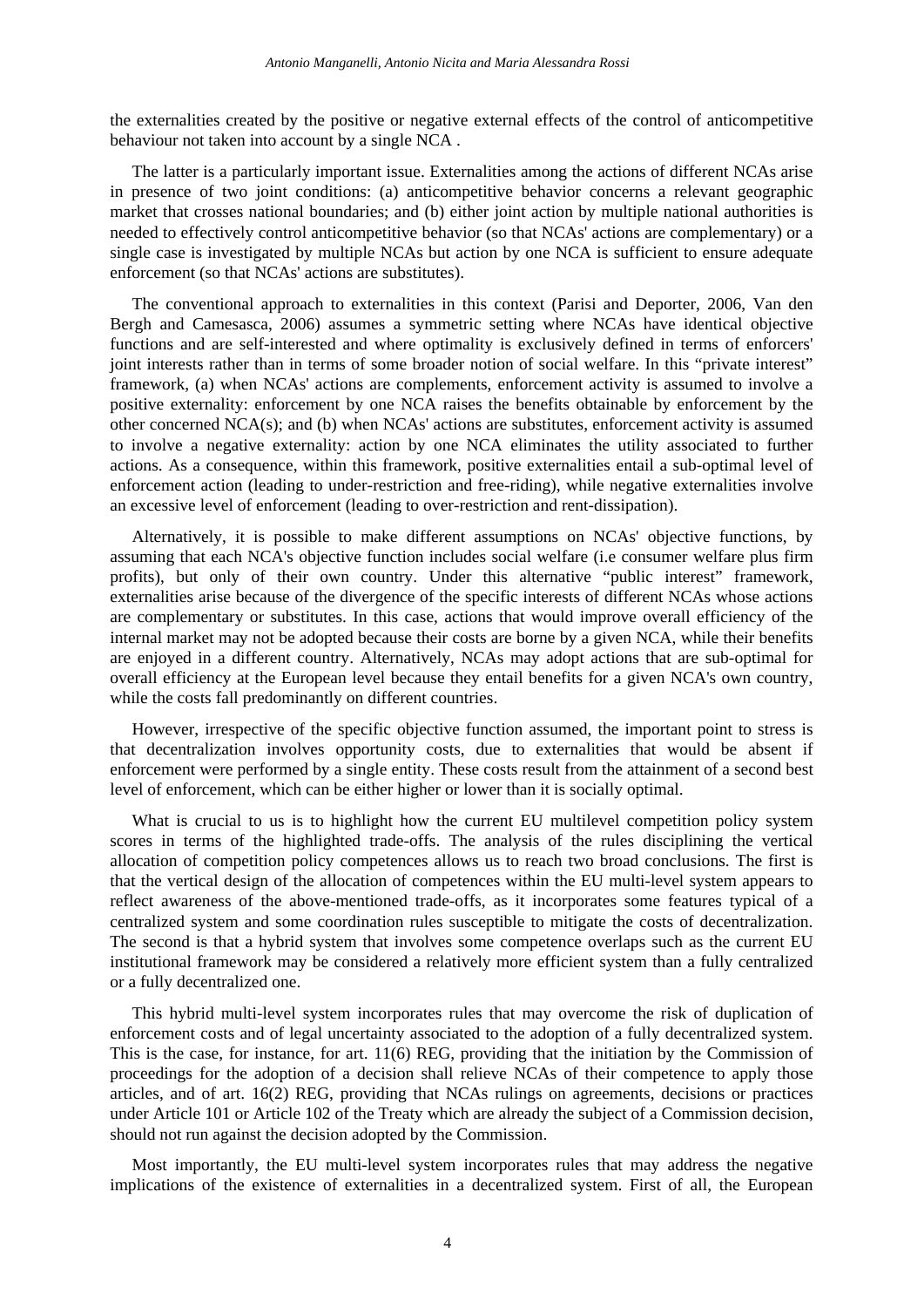Commission exerts exclusive jurisdiction when anticompetitive practices within the meaning of art.101 or 102 affect more than three member states, whereas the EU Commission Notice on cooperation within the Network of Competition Authorities provides for parallel enforcement by multiple NCAs if two or three domestic markets are affected. Thus, the multi-level system seems to foresee centralization when externalities are particularly relevant.

Moreover, rules having the effect of minimizing the negative effects of externalities by promoting cooperation and coordination among NCAs and between NCAs and the Commission have been set in place. The Commission and the NCAs compose a network of public authorities (European Competition Network - ECN) that is supposed to "*apply the Community competition rules in close cooperation*". To this purpose, art. 11 and 12 REG establish information exchanges and coordination procedures. Further arrangements for information and consultation have been set up. In this regard, if a NCA is already scrutinizing a case, the Commission has the obligation to consult with that NCA before initiating its own proceedings. Art. 13 REG provides incentives for cooperation affirming that where NCAs of two or more Member States have received a complaint or are acting on their own initiative under Article 101 or Article 102 of the Treaty against the same practice, the fact that one authority is dealing with the case shall be sufficient ground for the others to suspend the proceedings before them or to reject the complaint. The same applies for the Commission. These rules have the additional effect of reducing duplication of enforcement costs.

Thus, the vertical competence overlaps characterizing the EU multi-level competition policy system are governed by coordination rules aimed at minimizing to some extent the negative implications of decentralization. The overall structure of the multi-level system may therefore turn out to be more efficient than a fully centralized or fully decentralized system.

Moreover, the competence overlaps among different NCAs and between NCAs and the Commission in a context characterized by a given level of substitutability may help to mitigate the risks of regulatory capture with respect to either a completely centralized or a completely decentralized system. A decentralized system with vertical competence overlaps may, at the same time, increase accountability, since it allows closer monitoring by citizens and firms and it may raise the "minimum efficient scale" of investment in rent-seeking activities to subvert effective antitrust decisions and indeed makes renegotiation harder (Laffont and Martimort 1999, Martimort 1999).

#### **3. The interaction between administrative and judicial competition law enforcement**

Another relevant feature of the European competition policy system is the interface between public and private enforcement, i.e., between application of competition law by the Commission and NCAs, which initiate proceedings *ex oficio* (public enforcement), and by national courts, which act following complaints by private parties (this is the reason why it is generally called private enforcement).

The interplay between public and private enforcement concerns both the relationship between the Commission and national courts, and the relationship between NCAs and national courts. From a more general standpoint, the whole interaction is based on a horizontal relationship between administrative and judicial enforcement, where the nature and the instruments of enforcement are different and generally considered complementary. Indeed, while courts protect the "*interests of private parties*" (or, more accurately, the rights that Community laws confer upon them), NCAs and the Commission safeguard the Community's public interest. Thus, private and public enforcement are complementary in the sense that the former ensures direct compensation to the victims of EC antitrust infringements through the payment of damages and is therefore not necessarily concerned with the issue of general deterrence, while the latter is concerned with general deterrence at the market level, and the fines it imposes are punitive in nature and not compensatory.

While conventionally interpreted as complementary, public and private enforcement should also be considered substitutes from at least two perspectives. First, they are alternative tools that may be used to ensure legal certainty, as either one would be sufficient to clarify what is the licit behavior in a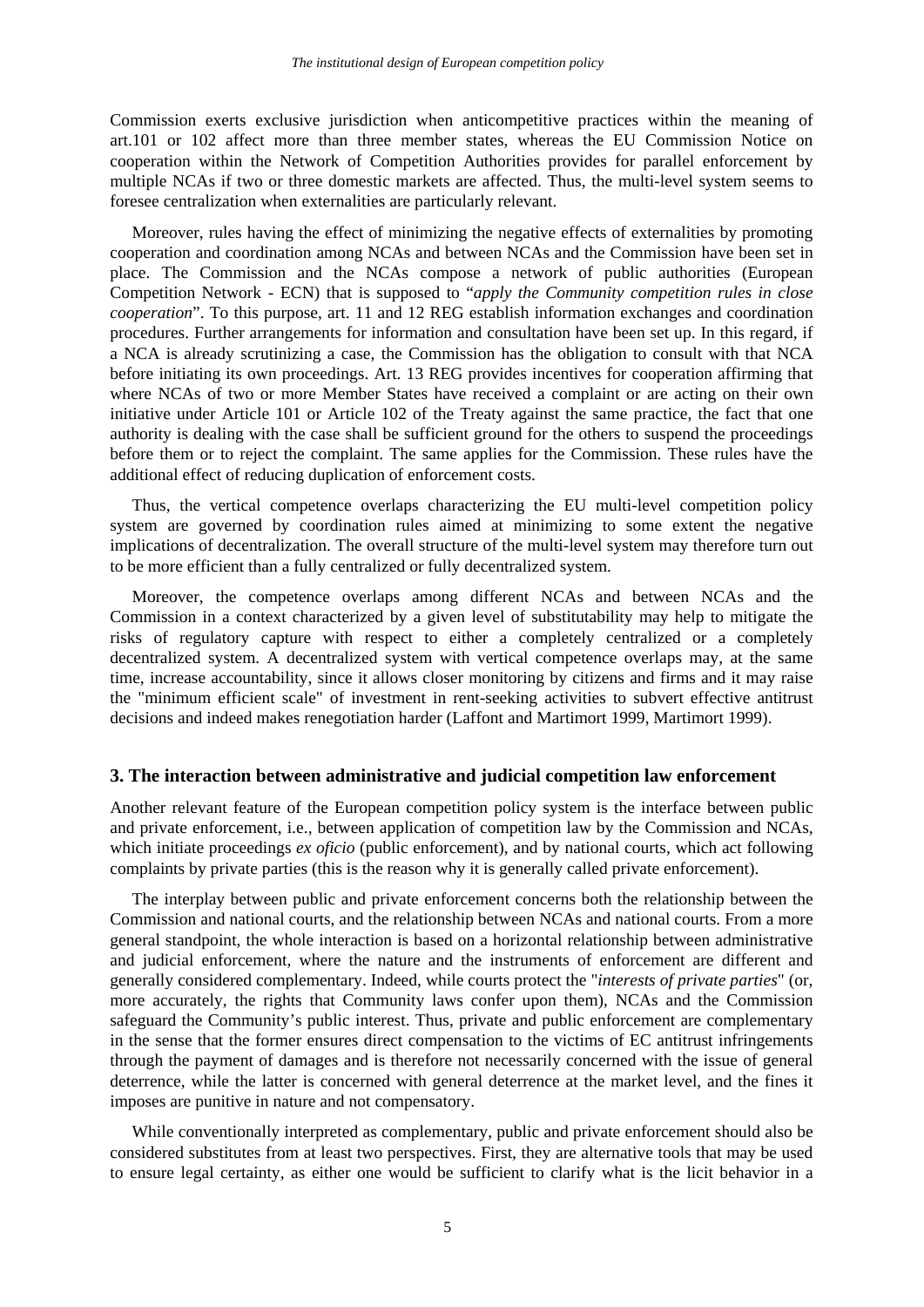given circumstance. Second, more important for our purposes, they are to some extent substitute tools from the point of view of deterrence and fair compensation. In fact, public enforcement of competition law (both at the supranational and at the national level) is often 'regulatory' in nature, as it may impose compensatory remedies in the form of positive obligations to infringing companies, which may be implicitly assessed as a component of victims' lost profits (as it is the case, for exclusionary abuses, for remedies providing access to an essential facility at a non-discriminatory price to the benefits of the plaintiffs). Conversely, damages compensation through private enforcement can indirectly pursue public interests, because of the indirect deterrence effect that compensatory damages can cause.

The increasing extent of horizontal competence overlaps among NCAs, the Commission and national courts derives from the mentioned Regulation 1/2003 (art. 6) and from the 2008 Commission White Paper - that has called the attention on the need to strengthen the complementarity between public and private enforcement of antitrust law, foreseeing a further strengthened role of national courts.<sup>9</sup> In particular, the White Paper's aim is to set out measures to address the current ineffectiveness of antitrust damages actions due to "*various legal and procedural hurdles in Member States' rules governing actions for antitrust damages before national courts*".10

By increasing the role of private enforcement, the Commission seeks to: (a) provide for compensation of the victims of antitrust infringements; (b) increase the level of deterrence of anticompetitive behaviours; and (c) decrease the probability of false negatives by increasing the number of parties that may initiate antitrust proceedings and by giving incentives to victims to reveal relevant information.

The benefits from the increased role played by private enforcement follow from the fact that the latter may address some of the concerns expressed by the Commission. At the same time, though, its overlap with public enforcement may give rise to a number of costly coordination failures, such as: (a) the possibility of inconsistent decisions and therefore the lack of uniformity in the application of EU competition law; (b) the poorly coordinated overlapping between sanctions in the form of antitrust fines and the compensatory damages awarded to victims; and (c) the scarcely coordinated overlapping between remedies in the form of commitments before antitrust authorities and the liquidation of damages.

As for (a), the possibility that national courts take decisions that are to some extent different for similar cases and eventually in contrast with Community law is a general feature of a system that envisages a high degree of decentralization of enforcement, to an even greater extent than it is the case in relation to decentralized enforcement by NCAs. However, the possibility of inconsistencies or even of outright mistakes appears particularly likely in regard to the enforcement of art. 101(3), which involves articulated economic reasoning and the delicate balancing of efficiencies and anticompetitive effects that courts may not be best positioned to perform.

As for (b), the very fact that the objectives of public and private enforcement are intrinsically different - the first being aimed at deterrence, the second at compensation - are bound to give rise to inevitable negative effects in terms of the ability of the system to determine and enforce optimal deterrence, that is the ability to minimize social costs, including the costs of both antitrust violations and of antitrust enforcement action. Indeed, even assuming that the fines imposed through public enforcement are optimally determined, i.e. leading therefore to optimal deterrence, the very overlap with private enforcement before courts could undermine such optimality since, from the point of view of deterrence, public and private enforcement should be considered substitutes. This holds if the actors involved - the Commission or the NCAs and the courts - do not take into account each other's

-

<sup>9</sup> White paper on Damages actions for breach of the EC antitrust rules - COM(2008) 165 final.

<sup>&</sup>lt;sup>10</sup> The Commission points, in particular, to "the very complex factual and economic analysis required, the frequent inaccessibility and concealment of crucial evidence in the hands of defendants and the often unfavorable risk/reward balance for claimants" (White Paper, p.2).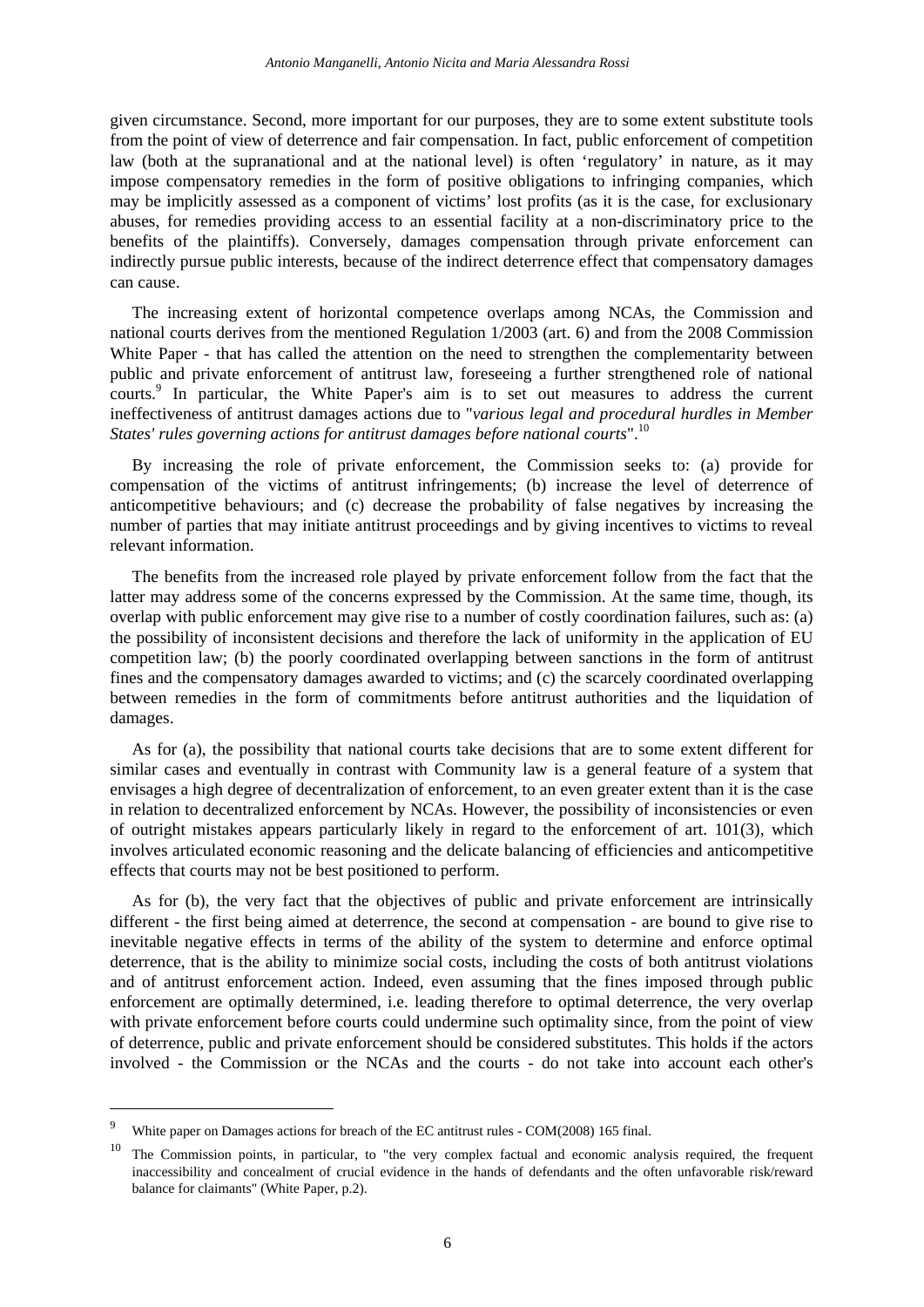decisions, as the amount of damages added to the amount of the (optimal) fine, clearly would generate over-deterrence.

Finally, as for (c), undertakings' commitments taken by the parties before a NCA or the Commission clearly should be quantified and included in the optimal amount of damages that should be awarded by national courts, which rarely happens.

The three issues raised above call for a substantial extent of coordination between private and public enforcement. To some extent, there are rules currently in place that appear to reflect awareness of these concerns. However, coordination is currently only partly achieved through formal means (i.e., through legislative provisions) and the debate on how to improve such coordination is still in its infancy.

In particular, some formal rules of coordination contained in Regulation 1/2003 are meant to reduce the possibility of inconsistencies and conflicts between decisions of national courts and Community law. This is the case for the leading role held by the Commission in the general enforcement of competition policy also with respect to the judicial application of antitrust law. In fact, the mentioned art. 16(1) REG states that when national courts rule on agreements, decisions or practices under Article 101 or Article 102 of the Treaty which are already the subject of a Commission decision, they cannot take decisions running against the decision adopted by the Commission. They must also avoid giving decisions that would conflict with a decision contemplated by the Commission in proceedings it has initiated. To this purpose, the national court may assess whether it is necessary to stay its proceedings.

Moreover, similarly to the rules disciplining the relationship between the Commission and NCAs, the Commission and national courts have a reciprocal duty of cooperation, mainly in terms of information exchange, communication and consultation procedures stated by art. 15 REG. Due to the principle of "independence" of national courts, however, and to the fact that national courts protect individual rights conferred by art.101 and 102, the Commission does not have the power to relieve national courts of their power to apply art.101 and 102, as it is the case for NCAs.

The interactions between the Commission and national courts are governed by two types of coordination mechanisms, succinctly described in art. 15(1) REG. The first is activated by national courts and relates to the Commission's *amicus curiae* role, played by (a) transmitting relevant information to national courts; and (b) giving its opinion on the application of the competition rules, albeit without considering the merits of the case pending before the national courts (the opinion given to national courts thus differs from that which may be requested by NCAs, perhaps in order to limit the Commission's intervention).  $^{11}$  In order to give its opinion, the Commission may "request the relevant court of the Member State to transmit or ensure the transmission to them of any documents necessary for the assessment of the case" (art.15(3) REG).

The second type of coordination mechanism can be activated by the Commission *ex officio* (and by NCAs as well) and consists of two monitoring mechanisms. Art. 15(3) entitles the Commission to submit written observations to courts of the Member States "where the coherent application of art.101 or 102 of the Treaty so requires", both if judgment is pending and if it is appealed. It is important to note, however, that national courts are not legally bound to follow the "opinions" and the "observations" of the Commission, as they are not part of a binding act and are not subject to review by the Court of Justice.

However, these formal rules of coordination are not sufficient for at least two reasons. First, the issue of coordination is largely left to Member States' law relative to the relationship between national

1

 $11$  In this regard a specific but relevant information exchange issue is related to the interaction between leniency programmes and actions for damages. The Commission in the aforementioned White paper suggests that an adequate protection against disclosure in private actions for damages must be ensured for corporate statements submitted by a leniency applicant in order to avoid placing the applicant in a less favorable situation than the co-infringers.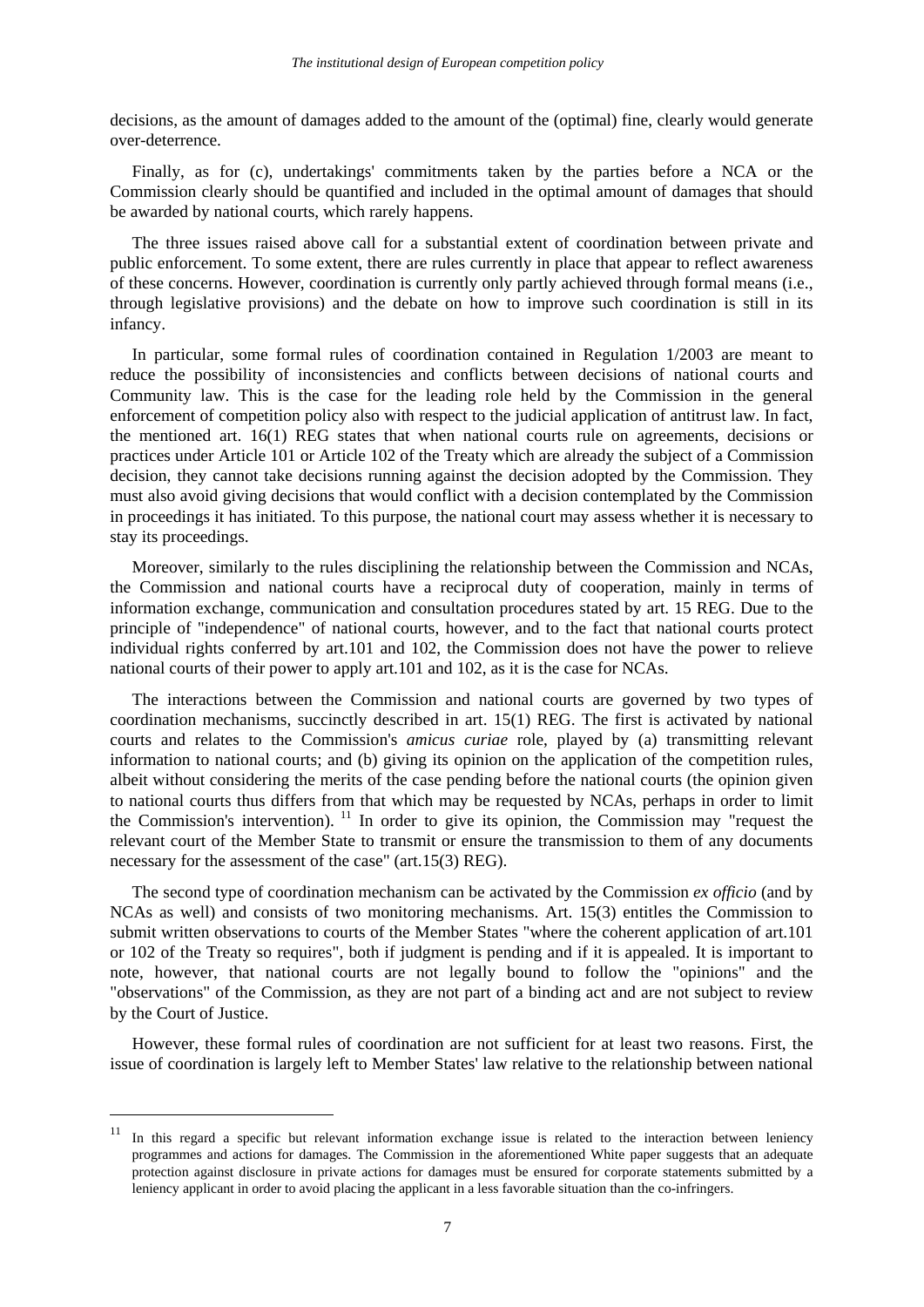courts and NCAs., which is much less well developed than those existing between the Commission and national courts. More specifically, European competition law, while attributing to Member States the power to submit observations to national courts on issues relating to European competition policy (but not to national competition policy), does not at present specify how a national authority should be informed on judgments applying Community antitrust law given by national courts.

As a matter of fact, only in some Member States victims of the infringement of art. 101 or 102 can rely on NCA's decision as a binding proof in civil proceedings for damages. Indeed, this has led the Commission to suggest in its "White Paper" that such a rule should be included in each national antitrust law.

Second, while the issues of the internal coherence of the system and of the creation of the internal market through homogeneous application of competition policy are explicitly addressed through the formal rules described above, the issue of economic efficiency, in terms of fulfillment of optimal enforcement, is left to the (potential) presence of informal means of coordination that are, at present, mostly lacking and highly debated.

An increased recourse to informal means of coordination should thus be called for, especially having regard to the horizontal dimension of the interface between public and private enforcement. A number of measures in this direction could be envisaged such as, for instance, the possibility for NCAs to play an *amicus curiae* role along the lines of the role that may be played by the Commission, the possibility for the NCAs to distinguish between punitive and "efficiency" components of the fine or to provide a (non-binding) estimate of the damages caused by infringements, and, finally, means to ensure that national courts take explicitly into account the adoption of commitments before the NCA in calculating damages. These measures, while not decisive, may improve the current situation.

# **4. The interaction between competition law enforcement and regulation: the case of the Electronic Communications sector**

Competence overlaps exist also across parallel domains of competition policy, in the interplay between NCAs and National Regulatory Authorities (NRAs). The EU policy framework envisages the coexistence of competition policy and sectoral regulation, interpreting them as complementary tools<sup>12</sup>. In the US, by contrast, competition policy and sectoral regulation are perceived as substitutes, so that competition policy intervention is ruled out in regulated sectors.<sup>13</sup>

Within this framework of coexistence, thus of competence overlapping between Competition law enforcement and sector-specific regulation, a recent trend, in Europe, is increasing the degree of substitutability of the two activities. This trend, falling under the label of "convergence" of antitrust and sectoral regulation, implies that, although NRAs do not enjoy formal competence on competition law enforcement<sup>14</sup>, they should be included within the competition policy system since they are explicitly attributed by recent EU directives a competition-enhancing role.

For the sake of concreteness, the implications of this convergence and the ensuing overlaps and interdependencies will be illustrated by reference to a specific regulated sector, the Electronic

-

<sup>&</sup>lt;sup>12</sup> Commission decision of 04 July 2007, case COMP/38.784 – Wanadoo Espana vs. Telefonica; General Court decision of 10 April 2008, Deutsche Telekom vs. Commission, confirming the appealed Commission decision 2003/707/CE of 21 May 2003. As a matter of fact, the legal basis of those decision is represented by the primacy of competition law (primary law) over sector specific regulation (secondary law).

<sup>&</sup>lt;sup>13</sup> In this regard the US Supreme Court Decision, on the 13 January 2004, Verizon Communications Inc v. Law Offices of Curtis Trinko.

<sup>&</sup>lt;sup>14</sup> Important, despite partial, exceptions are represented by UK national Regulators (Ofcom, Ofgem, ORR), which have formal competence of competition law enforcement, concurrent to the national NCA, OFT.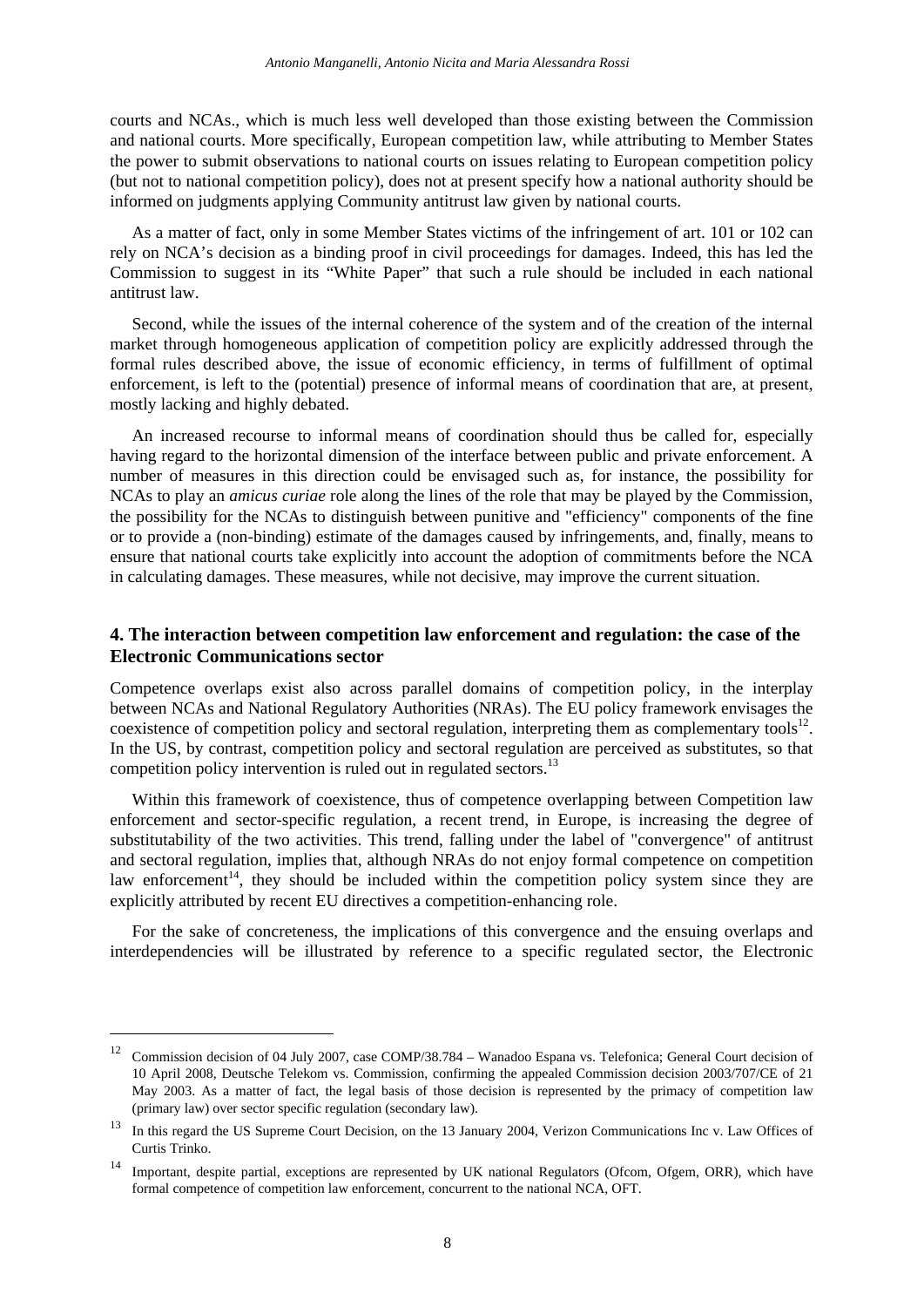Communications<sup>15</sup> sector, where attribution to NRAs of competition enhancing aims and competition law-inspired powers is more advanced and clear.

In the Electronic Communications sector, the extent of substitutability characterizing the action of enforcers belonging to the parallel domains of antitrust and regulation has increased from two angles. On the one side, European competition law allows public enforcement bodies (both at the supranational and at the national level) to adopt decisions which can be classified as regulatory, in that they prescribe behavioral obligations. On the other side, NRAs' decisional practice, whose main aims are, by statute, the promotion of competition and the enhancement of consumer welfare tends to be based to a significant extent on concepts and categories drawn from competition policy.

As for the first aspect of the convergence - competition policy enforcers' regulatory powers – a) the vagueness of art. 7 REG leaves the Commission, in applying art. 101 and 102, the possibility to impose on dominant undertakings, in particular in recently liberalized industries, behavioural or structural remedies that not only bring infringement to an end but also design a more competitive market where that infringement will not be possible; b) art. 9 REG gives the Commission the power to render binding commitments "formally" proposed by undertakings; c) art. 101(3) states the possibility for the Commission to exempt illicit agreements from the application of art. 101(1) when these could imply productive or dynamic efficiency gains. Similar regulatory powers are assigned to NCAs by art. 5 REG when they apply EU competition law. Moreover, NCAs - when acting as European administrative bodies - can "disapply" national rules, substantially de-regulating.<sup>16</sup> As for the second aspect - regulators' use of competition policy tools - ex-ante obligations can be imposed by NRAs only on operators having significant market power (SMP), a concept stated to be equivalent to a dominant position in antitrust analysis. Furthermore, besides basic interconnection and interoperability obligations, NRAs can impose on firms with SMP obligations that correspond to typical antitrust remedies against abuse of dominant position. $17$ 

Thus, the actions by the Commission and NCAs, on one side, and by NRAs, on the other, generally overlap, as they affect the same relevant markets. Moreover, since they pursue the same public interest - "a competitive market" – and adopt similar policy tools, they are increasingly designed as substitute tools for the pursuit of a competitive EU market. Yet, they still coexist.

This policy framework entails both benefits and costs. The benefits follow from the elements of complementarity that competition law enforcement and regulation still maintain and that justify their coexistence. In fact, ex-ante regulation and ex-post antitrust intervention would be perfect substitutes if either (a) ex-ante regulation was perfectly effective (i.e., no regulatory failures are possible) or (b) ex-post competition law enforcement had the same probability to fail as ex-ante regulation. These circumstances, however, do not seem to hold, since the effectiveness of regulation is necessarily limited by imperfect and incomplete information, higher ex-ante - before abusive conducts actually materialize – than ex-post.

Thus, regulation, restricting and specifying the set of dominant firms' licit behaviors, increases the likelihood of their compliance with competition law in markets where otherwise the probability of their abusive behavior is very high. However, competition law still plays a role (being complementary to regulation) when regulation is not effective, i.e., when ex-post it turns out that regulation has not restricted or specified enough the set of dominant firm's licit behaviors.

1

<sup>&</sup>lt;sup>15</sup> In Electronic Communications sectors a very complex regulatory system has emerged in Europe, after the 2002. The main act is represented by the Directive 2002/21/EC on a common regulatory framework (FD), recently amended by the "Better Regulation Directive" 2009/140/EC.

<sup>&</sup>lt;sup>16</sup> In several circumstances, the European Court of Justice confirmed the duty of each national body enforcing European law to "disapply" national law contrasting with art. 101(1) and art. 102 of the Treaty in combination with art.10 and 86). For example, ECJ C-198/01.

 $17$  In particular, Art 8(1) Access Directive (Directive 2002/19/EC) give NRAs powers to impose: transparency obligations (art. 9), non-discrimination obligations (art. 10), obligation of accounting separation (art. 11), obligations of access to, and use of, specific network facilities (art.12), price control and cost accounting obligations (art.13).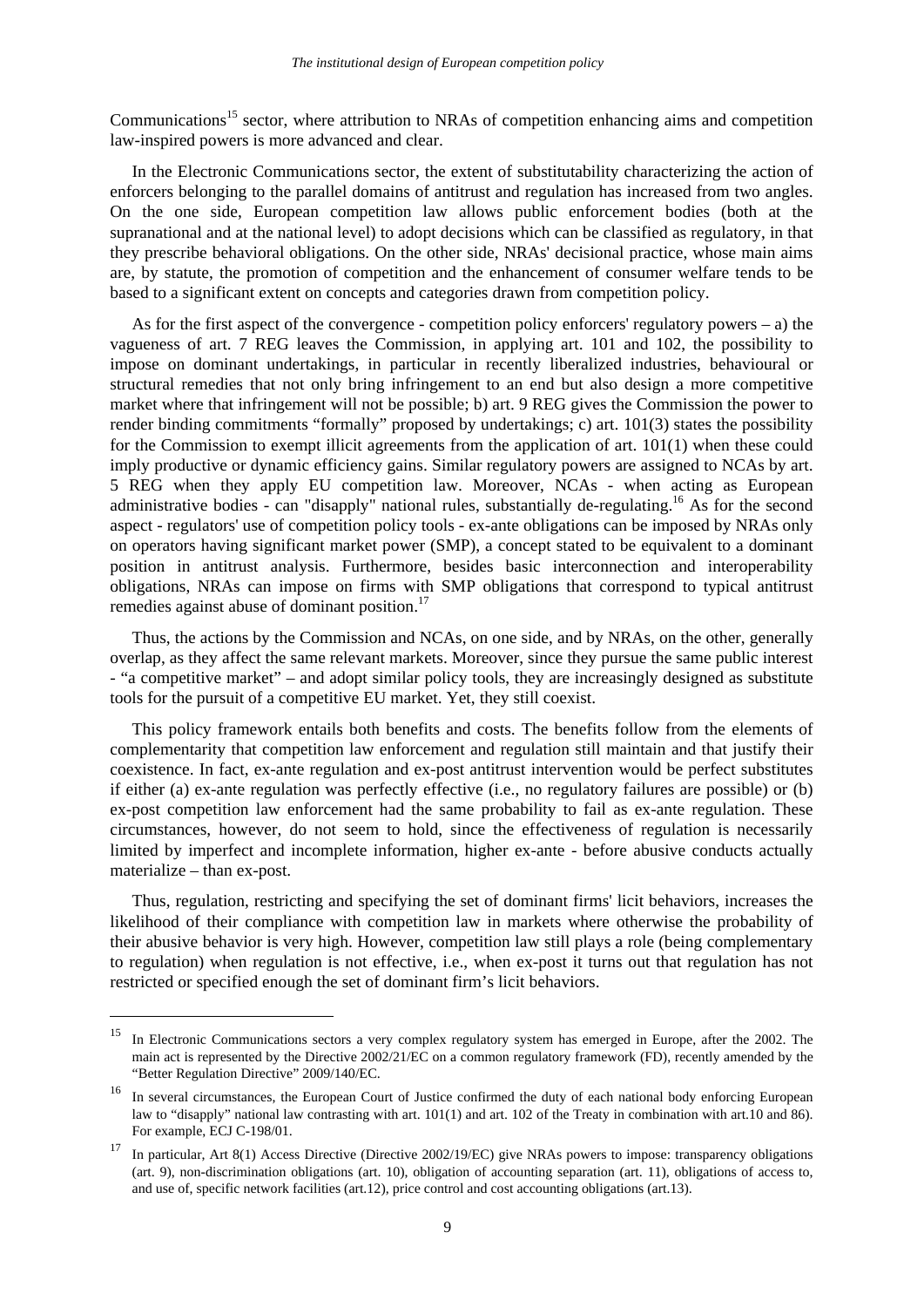The costs of the current institutional solution derive from coordination problems analogous to those relative to the optimal degree of decentralization of enforcement, namely: (a) the possible duplication of enforcement costs; (b) externalities; and (c) legal uncertainty.

The issue of cost duplication appears, in this specific context, a second-order problem. This is because, strictly speaking, cost duplication would ensue if Commission/NCAs' and NRAs' actions were perfect substitutes, i.e. they were alternative means to achieve exactly the same outcome while, for the reasons mentioned above, they should rather be considered complementary to some extent.

As for externalities, the analysis developed with reference to the competence overlaps among different NCAs in section 2 offers useful insights also in the present context. In particular, the nature of the externalities and strategic interactions varies according to whether we assume that authorities' actions are characterized more by complementary or substitute features. Moreover, the final outcome of the interaction among different authorities may be influenced by the fact that the two authorities may include in their objective functions different notions of social welfare (for example, NCAs' objective function may have a pro-consumer bias while NRAs' a pro-companies one). In both cases, we should expect to observe a level of enforcement different from the optimal level, with the most likely outcome being an empirical question. (Barros and Hoernig 2004)

The issue of the legal uncertainty associated to the possibility of the adoption of inconsistent decisions is likely to constitute a more serious problem, as the multi-level system does not incorporate explicit rules or mechanisms aimed at ensuring full coordination. Moreover, the occurrence of inconsistencies resides in the substitutability characterizing the action of NRAs and competition law enforcers (Commission and NCAs) and in particular in the possibility that the latter choose to intervene ex post, modifying the market outcome determined by regulation, not just because regulation failed but rather because they intend to pursue a different regulatory outcome for idiosyncratic, eventually country-specific, reasons.<sup>18</sup>

The risk of such strategic interactions is particularly high with regard to the interactions between the Commission and NRAs, although it exists also for interactions between NCAs and NRAs. Indeed, this sort of issues has emerged within recent margin squeeze cases under regulated wholesale and retail prices<sup>19</sup>. This is because of the regulatory design of Electronic Communications, where enforcement is decentralized (through NRAs) and the Commission manages mechanisms of harmonization, similarly to the competition policy domain<sup>20</sup>. Differently from the competition policy domain, however, the Commission cannot directly intervene to change regulatory choices made at the national level<sup>21</sup>. The rationale of this different institutional design could be found in the greater discretion necessary to positively prescribe behaviors and the greater importance in this procedure of dispersed information and dynamic adaptation of regulation to market changes. Given this institutional design, competition policy intervention may be improperly used to modify regulatory choices adopted at the national level. However, in these cases it is particularly hard to detect strategic behavior, as it

-

 $18$  A limit to substitutability and thus legal uncertainty in this context is represented by the ECJ statement affirming that it is the possible to enforce competition law when the illicit behavior depends on autonomous decentralized private choice, yet it is somehow constrained by specific regulation. See, for instance, the General Court decision of 10 April 2008, *Deutsche Telekom vs. Commission*, confirming the appealed Commission decision 2003/707/CE of 21 May 2003.

<sup>19</sup> Case T-271/03, *Deutsche Telekom AG v. Commission*. Case COMP/38.784, *Wanadoo España vs. Telefónica*.

As a matter of fact, also horizontal mechanisms of coordination between NRAs are defined by the framework directive. That is a) the exchange of relevant information (art. 3.5); b) the possibility for a NRA to raise comments about a market analysis held by another NRA (art. 7.3). However, those mechanisms have been extremely scarcely used. On the contrary, institutional coordination mechanisms, as the establishment of ERG (European Regulators Group, Decision 2002/627/EC) and recently substituted by BEREC (Body of European Regulators of Electronic Communications, Regulation 1211/2009/EC) has been more effective. Actually, these mechanisms have envisaged both vertical and horizontal coordination dimensions.

<sup>21</sup> The EU Commission covers a fundamental role in the regulatory procedures, ex-ante generally defining relevant market subject to national regulation and ex-post controlling the national regulatory procedure, whose outcome cannot though be substituted but only partially inhibited.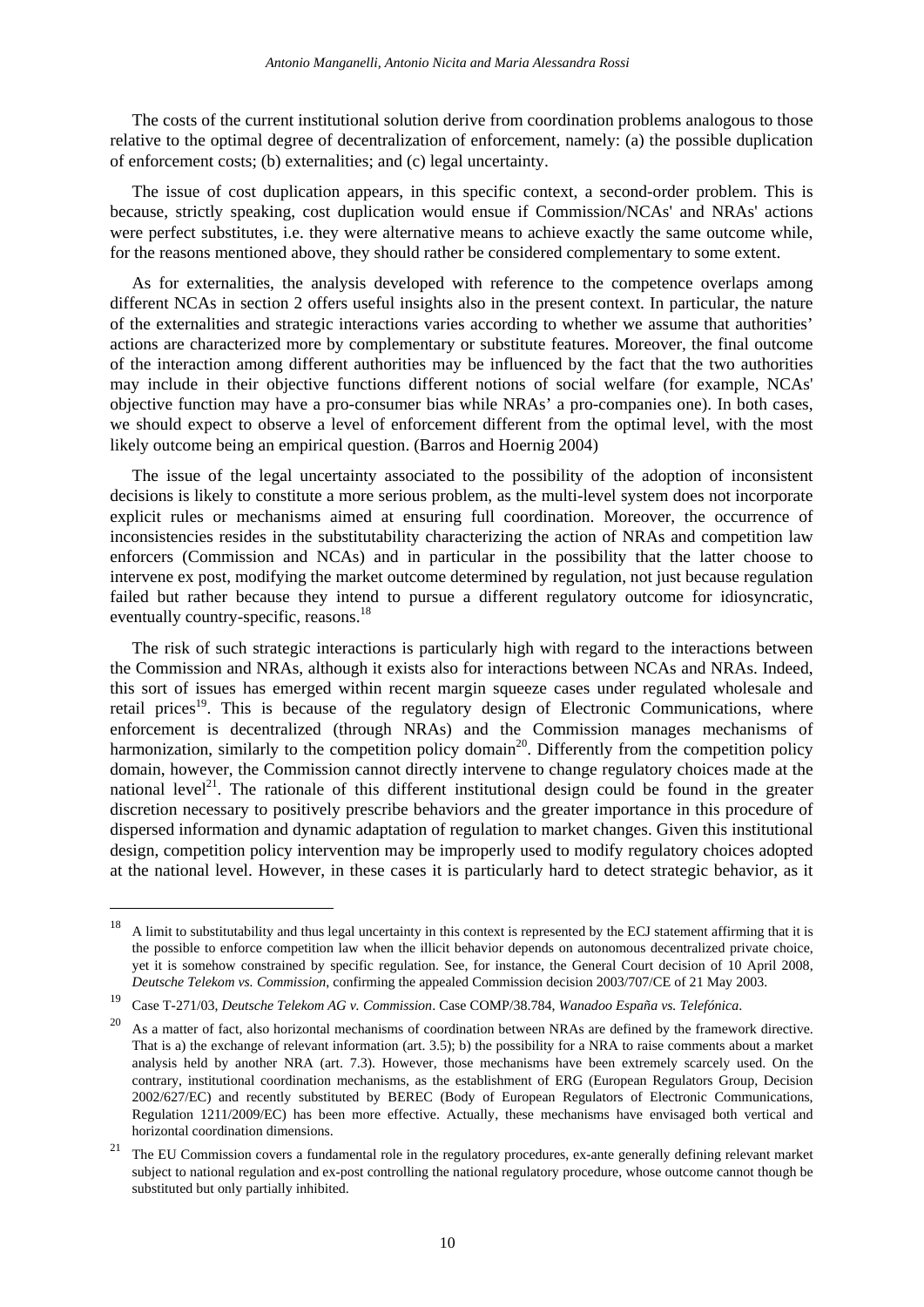may be difficult to assess whether ex post intervention is motivated by the perception of a failure of regulation or by the pursuit of idiosyncratic objectives.

The previous analysis suggests that some modifications are needed to the current system to increase institutional efficiency. First, in order to avoid the highlighted risks of legal uncertainty, the Commission should adopt a different legal tool to modify an undesired national regulatory outcome. Rather than recurring to competition policy intervention (enforcement of art.102 TFEU), the Commission should initiate an infringement proceeding against a Member State under article 226. Second, formal and more effective mechanisms of coordination between NCAs and NRAs are necessary, while at present, from the perspective of both competition and regulatory substantive law, NCAs and NRAs activities are basically independent and characterized by mere obligations of reciprocal consultation (often not binding). This very much contrasts with the substantial interdependences previously described.

#### **5. Concluding remarks**

In this paper we have made a first attempt at evaluating the overall efficiency of the institutional design of European competition policy. This has been interpreted as a multi-level and multi-dimension system, i.e., as a hybrid institutional system characterized by relevant interdependencies among the involved actors. In particular, emphasis has been placed on the relevant competence overlaps existing at both the vertical and horizontal level.

The existence of overlapping competences at both the vertical and the horizontal level entails both benefits and costs. The cost-benefit balance seems to be more clearly favorable to the current institutional arrangement when analyzing the vertical dimension of the system. Indeed, our main conclusion in this regard is that the evolution of this institutional design appears today more consistent with the objectives of the creation of the internal market and of the promotion of efficient market outcomes than full centralization or full decentralization, given the substantial harmonization of substantive competition rules. By contrast, the overall cost-benefit balance appears more uncertain when considering the horizontal competence overlaps across parallel domains of competition policy private vs. public enforcement and competition law enforcement vs. regulation.

Our analysis thus suggests the need to pay greater attention to these (mainly) horizontal aspects of the institutional design, that have so far been relatively neglected. Indeed, the relatively scarce attention paid to the issue of the efficient overall design of European competition policy has been devoted predominantly to the vertical dimension, and particularly to the issue of the optimal degree of decentralization in the design and enforcement of competition law.

With regard to the issue of the interface between public and private enforcement, the brief overview we have provided points to the need for more refined coordination mechanisms. Formal rules of coordination do exist, but they address mainly the issues of the internal coherence of the system and of the creation of the internal market through homogeneous application of competition policy. Informal mechanisms of coordination are, by contrast, scarcely developed at present. Since it is to these mechanisms that the issue of economic efficiency, in terms of fulfillment of optimal enforcement, is mostly left, care should be taken to ensure that they develop through time.

As for the overlaps among competition law enforcement and regulation, our analysis has highlighted the tension existing between institutional actors who tend to attribute greater weight to industries' long term constraints (i.e., regulators) and actors who tend to be more short termists and consumer oriented (i.e. antitrust authorities). This tension can be easily explained by two complementary observations. On one side, because of the necessity to build the internal market, deeply ingrained into the founding documents of the Community, the Commission had, over the years, the opportunity to develop a strong antitrust capability and legitimacy, relatively well co-ordinated in a multilevel perspective with the NCAs. On the other side, the historical heterogenenity across industries and across countries of market conditions, resources, constraints and national interests that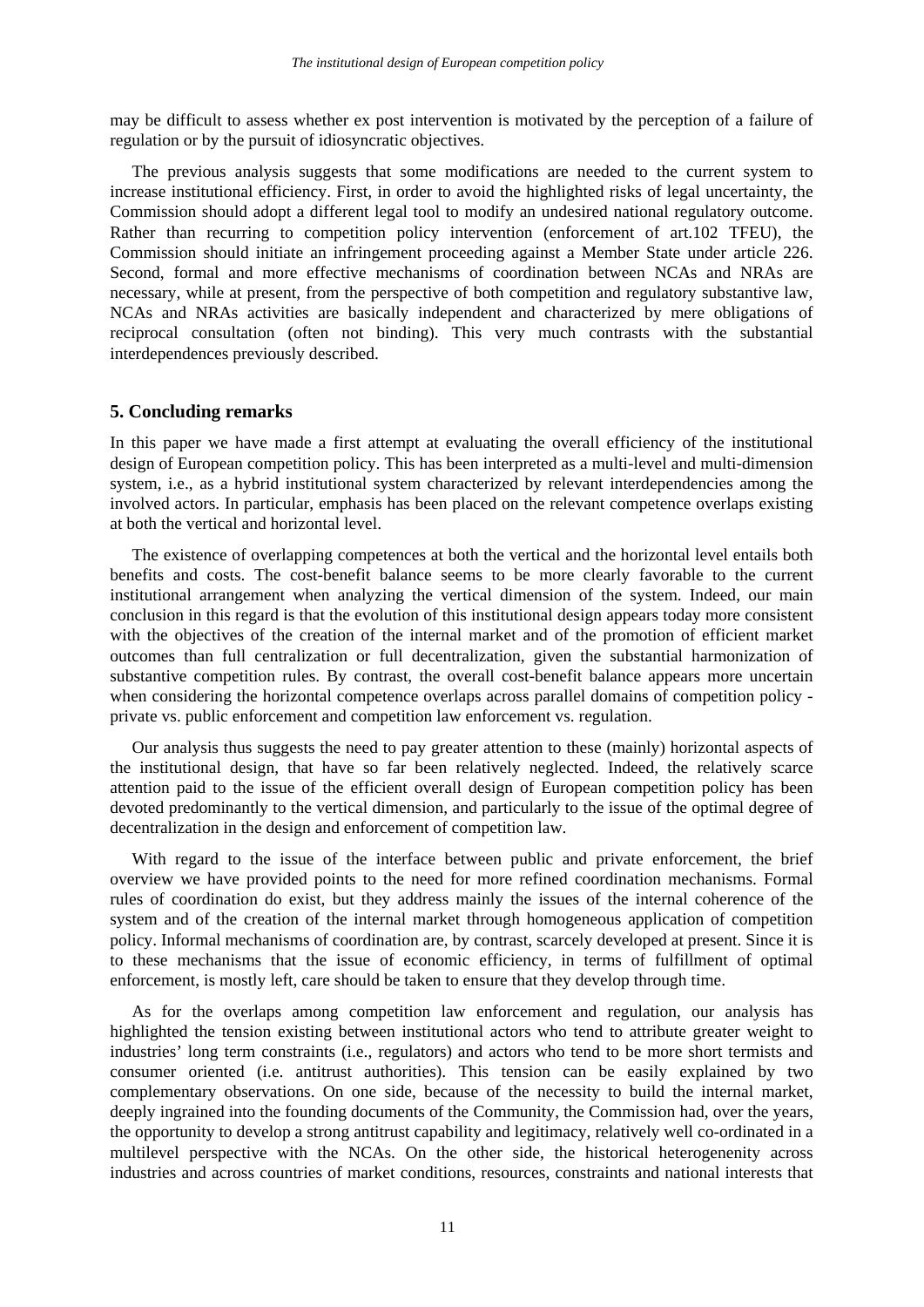affects regulatory choices has prevented the full development of a truly harmonized regulatory environment. Addressing the shortcomings emerging from the coexistence of a relatively well harmonized multilevel system of NCAs and a much less harmonized system of NRAs constitutes an important challenge for European decision-makers.

Given the importance of the design of rules for the process of market manufacturing, it is essential that the rules disciplining the enforcement of competition policy are well-designed and lead to efficient outcomes. This suggests that the shortcomings identified in this paper should be taken seriously in the future evolution of the European multi-level competition policy system.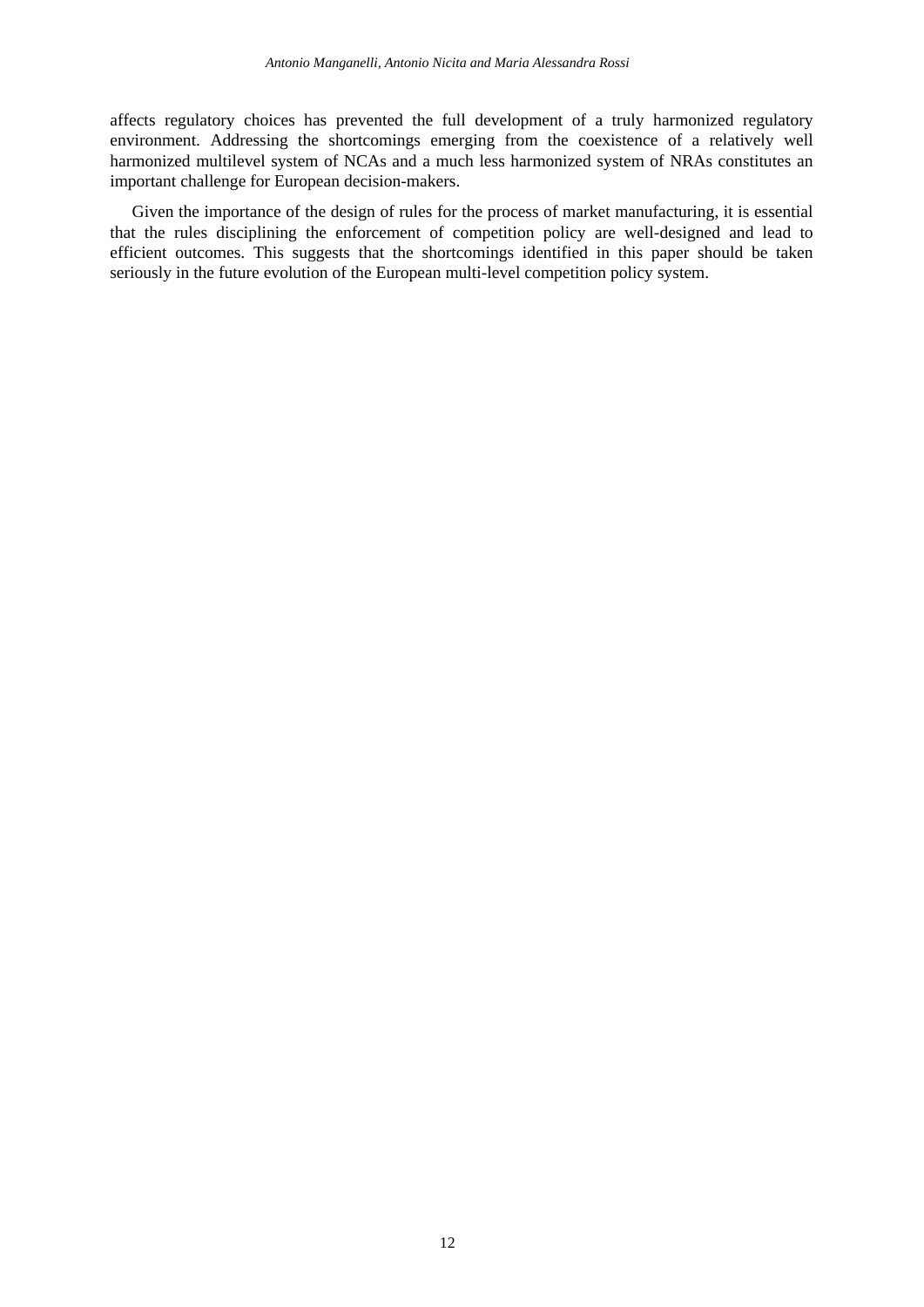*The institutional design of European competition policy* 

# **The institutional design of European competition policy: a Summary Chart**

|                     | <b>ACTIONS AND ACTORS</b>         | <b>DIMENSION OF</b>               | <b>CURRENT EU POLICY</b>    | <b>EVALUATION OF EU POLICY</b>                                                    |
|---------------------|-----------------------------------|-----------------------------------|-----------------------------|-----------------------------------------------------------------------------------|
|                     |                                   | <b>ANALYSIS</b>                   |                             |                                                                                   |
| <b>LEVEL OF</b>     | <b>Centralized public</b>         | <b>Vertical dimension:</b>        | <b>Decentralized public</b> | The hybrid public enforcement system reaps most decentralization benefits:        |
| <b>COMPETITION</b>  | enforcement                       | decentralization vs.              | enforcement, joint          | i) Commission can focus on selected actions ii) Effective use of dispersed        |
| <b>LAW PUBLIC</b>   | (A)                               | centralization                    | with coordination           | information; <i>iii</i> ) Dynamic efficiency benefits;                            |
| <b>ENFORCEMENT</b>  |                                   | $\rightarrow$ different level of  | mechanisms between          | $\rightarrow$ while mitigating its potential problems, through some degree of     |
|                     | <b>EU</b> Commission              | enforcement                       | <b>NCAs and</b>             | centralization and coordination mechanisms, which:                                |
| (SECTION 2)         | <b>Decentralized public</b>       | (governance)                      | <b>Commission playing a</b> | i) internalize some externalities; ii) avoid enforcement costs duplications; iii) |
|                     | enforcement                       |                                   | role of functional          | favor legal harmonization and certainty; iv) decrease risk of regulatory capture  |
|                     | (B)                               |                                   | superiority                 |                                                                                   |
|                     |                                   |                                   |                             |                                                                                   |
|                     | <b>NCAs</b>                       |                                   |                             |                                                                                   |
| <b>NATURE OF</b>    | <b>Public enforcement</b>         | <b>Mainly Horizontal:</b>         | <b>Public enforcement</b>   | The increasing overlap between public and private enforcement implies             |
| <b>COMPETITION</b>  | $(C=A+B)$                         | administrative vs.                | jointly with an             | positive effects:                                                                 |
| <b>LAW</b>          |                                   | Judicial enforcement              | enhanced private            | i) protects "privates' interests" through infringements compensation; ii)         |
| <b>ENFORCEMENT</b>  | EU Commission and NCAs            | $\rightarrow$ different nature of | enforcement and             | increase incentives to victims to reveal information                              |
|                     | <b>Private enforcement</b>        | the enforcer and                  | coordination                | $\rightarrow$ but formal rules of coordination are insufficient, implying:        |
| (SECTION 3)         | (D)                               | different interest                | mechanisms between          | i) sub-optimal deterrence; ii) unfair compensation of damages; iii) costs of      |
|                     |                                   | protected                         | <b>Commission and</b>       | legal uncertainty                                                                 |
|                     | National courts                   |                                   | judges                      |                                                                                   |
|                     |                                   |                                   |                             |                                                                                   |
| <b>SET OF NORMS</b> | <b>Competition law</b>            | <b>Mainly Horizontal:</b>         | <b>Coexistence of</b>       | The COEXISTENCE of regulatory and antitrust actions (justified by                 |
| <b>APPLIED</b>      | enforcement $(E=C+D)$             | Competition law                   | regulation and              | complementarity features) jointly with CONVERGENCE (which leads to                |
|                     |                                   | enforcement vs.                   | competition law             | substitutability):                                                                |
| (SECTION 4)         | EU Commission, NCAs and           | Regulation                        | enforcement and             | $\rightarrow$ makes regulation pro-competitive in nature                          |
|                     | national Courts                   | $\rightarrow$ application of a    | convergence of the          | $\rightarrow$ but gives rise to coordination problems, particularly in terms of:  |
|                     | <b>Sector-specific regulation</b> | different set of norms            | two domains                 | i) legal uncertainty; ii) externalities.                                          |
|                     | (F)                               | (by a different                   |                             | $\rightarrow$ since formal rules of coordination are insufficient:                |
|                     |                                   | administrative body)              |                             | i) need for more effective coordination between NRAs and NCAs; ii)                |
|                     | EU Commission and NRAs            |                                   |                             | necessary restraint of competition policy intervention aimed at modifying         |
|                     |                                   |                                   |                             | regulatory outcomes for idiosyncratic reasons.                                    |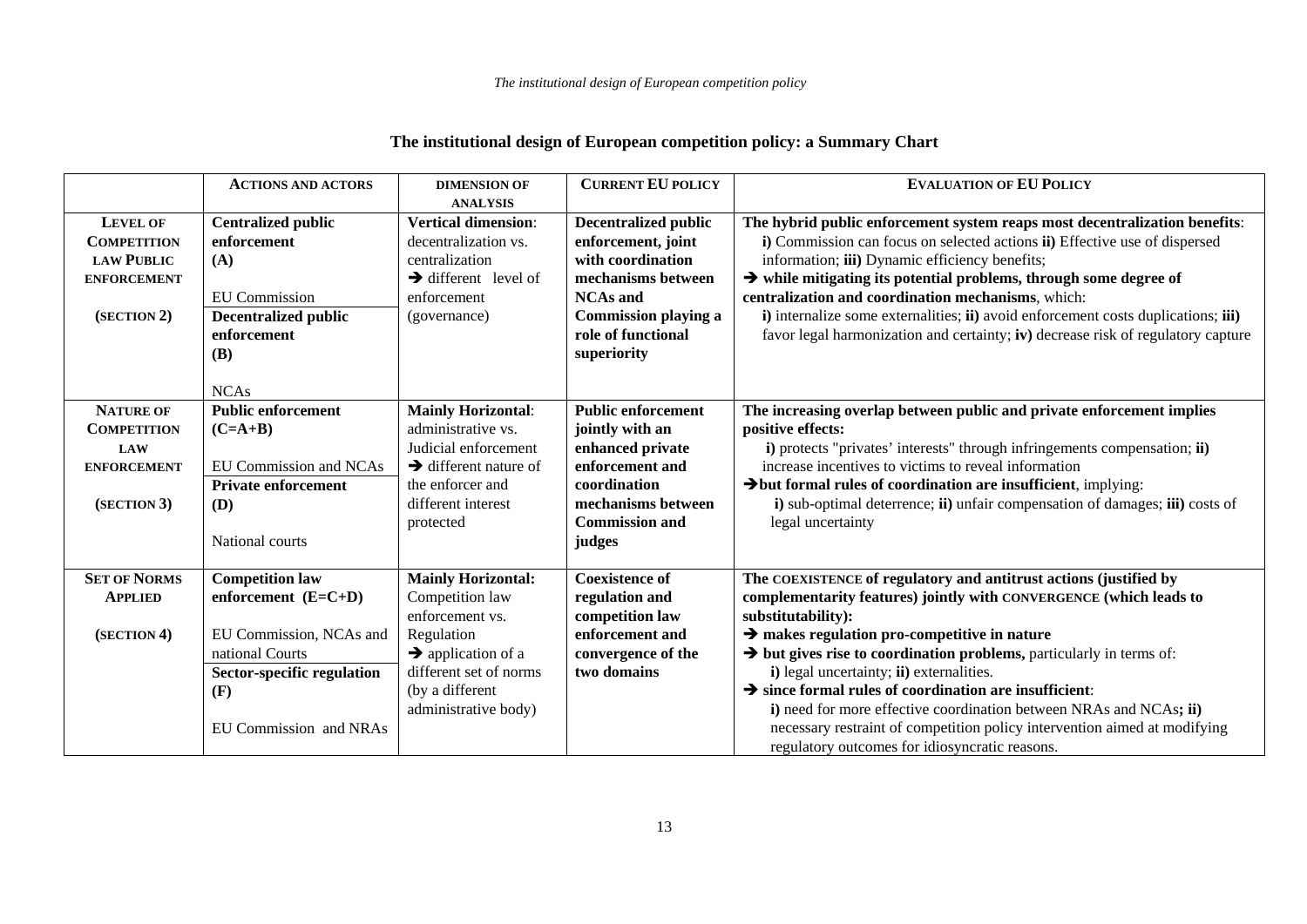#### **References**

- Barros P.P, Hoernig S. (2004),"Sectoral Regulators and the Competition Authority: which reletionship is best?" CEPR Discussion Paper N. 4541.
- Brousseau E., Raynaud E. (2006), "The economics of Multilevel Governance", paper presented at the 2006 ISNIE Conference, U. of Colorado at Boulder.
- Deporter B., Parisi F. (2006), "The modernization of European antitrust enforcement: the economics of regulatory competition", George Mason Law Review 309 -13.
- Dixit, A.K. (1996), "The making of Economic Policy: A Transaction-Cost Politics Perspective", MIT press, Cambridge
- European Commission (2008), "White Paper on damages actions for breach of EC antitrust rules", COM(2008) 165 final.
- Faure M. (2004), "Economic analysis of tort law and the European civil code", in Towards a European civil code.
- Kerber, W. (2003), "An International Multi-Level System of Competition Laws: Federalism in Antitrust", in: Drexl, Josef (ed.), The Future of Transnational Antitrust - From Comparative to Common Competition Law, Berne/The Hague/London/Boston: Staempfli/Kluwer 2003, pp. 269- 300.
- Kerber, W. (2009), "The Theory of Regulatory Competition and Competition Law", in: Meessen, Karl (ed.), *Economic Law as an Economic Good, Its Rule Function in the Competition of Systems*, Munich: Sellier European Law Publishers.
- Laffont J.J., Martimort D. (1999), Separation of regulators against collusive behavior. RAND Journal of Economics Vol. 30, No. 2, pp. 232-262.
- Liesbet Hooghe and Gary Marks. 2001. *Multilevel Governance and European Integration.* Rowman and Littlefield.
- Majone, G. (2001), "Non majoritarian Institutions and the Limits of Democratic Governance: A Political Transaction-Cost Approach", Journal of Institutional and Theoretical Economics , 157, 1, 57-78.
- Marks G., 'Structural policy and Multi-level governance in the EC' in: A. Cafruny and G. Rosenthal (ed.) *The State of the European Community: The Maastricht Debate and Beyond* (Boulder 1993) pp.391-411.
- Marks, Gary; Liesbet Hooghe; and K. Blank. 1996. "European Integration from the 1980s: State-Centric v. Multi-Level Governance." Journal of Common Market Studies 34: 341 – 78.
- Martimort D. (1999), Renegotiation Design with Multiple Regulators, Journal of Economic Theory 88,  $261 - 293.$
- McGowan, Francis. 2000. "Competition Policy" in Wallace, H and Wallace, W Policy-Making in the European Union, OUP.
- Motta M. (2004), Competition Policy, Cambridge University Press.
- Nicita A. (2009) Consumers Win-back as Exclusionary Conduct. Some Insights for Antitrust Law, Quaderni del Dipartimento di Economia Politica, University of Siena, n. 565
- Nugent, N. and Paterson W. 2003. "The Political System of the European Union" In J. Hayward and A. Menon. *Governing Europe*. Oxford: OUP: 92-113.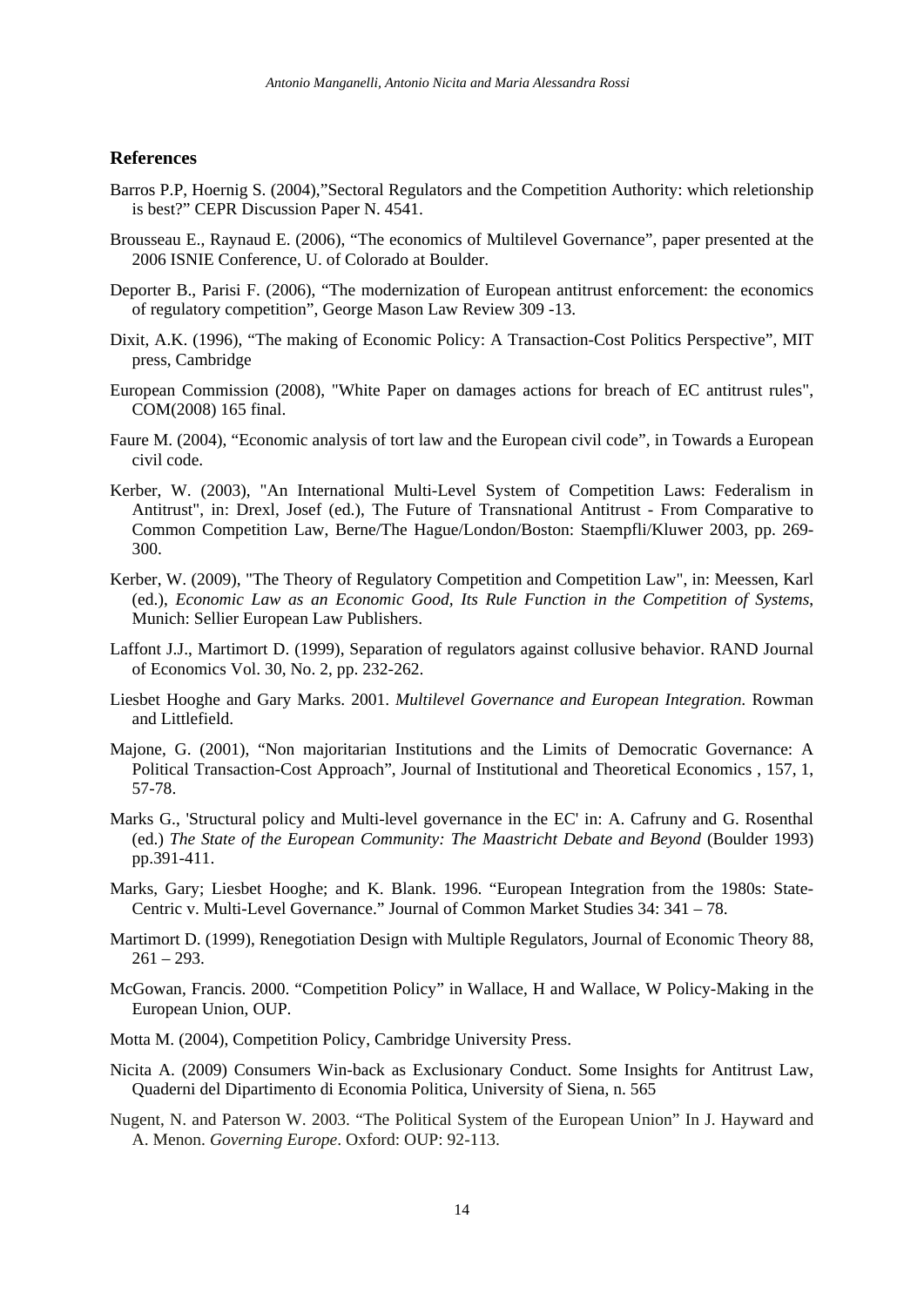Oates W.E. (1972), "Fiscal federalism". New York, Harcourt, Brace, Jovanovich.

- Ogus, A. 'Competition between National Legal Systems: A Contribution of Economic Analysis to Comparative Law' (1999) 48 International and Comparative Law Quarterly 405.
- Parisi F., Schulz N., Klick J. (2006), "Two dimensions of regulatory competition", International Review of Law and Economics*,* Vol. 26, pp. 56-66, 2006.
- Rosamond, B., 2003, 'New Theories of European Integration', in Michelle Cini (ed.) *European Union Politics* Oxford: Oxford University Press, pp.109-127.
- Scharpf, Fritz. 1994. "Community and Autonomy: Multilevel Policy Making in the European Union." *Journal of European Public Policy* 1: 219-42.
- Sinn, H.W. 'The Selection Principle and Market Failure in Systems Competition' (1997) 88 Journal of Public Economics 247.
- Stigler, G.J. (1971), "The Theory of Economic Regulation," Bell Journal of Economics 2: 3-21.
- Sun, J.M. and J. Pelkmans, 'Regulatory Competition in the Single Market' (1995) 33 Journal of Common Market Studies 67.
- Tiebout C. (1956), "A pure theory of local government expenditure", Journal of Political Economy, vol LXIV, 416-424.
- Van den Bergh R. (1998), "Subsidiarity as an economic demarcation principle and the emergence of European private law", Maastricht Journal of European and Comparative Law, 5(2), 129-152.
- Van den Bergh R., Camesasca P. (2006), "European competition law and economics: a comparative perspective". London, Sweet and Maxwell.
- Van den Bergh, RJ 'Towards an Institutional Legal Framework for Regulatory Competition in Europe' (2000) 53 Kyklos 435.
- Walzenbach, G.P.E., 2006, "European Competition Policy: Governance as graduated coordination", in Walzenbach, G.P.E. (ed.) "European Governance. Policy Making between Politicization and Control", Ashgate, Aldershot.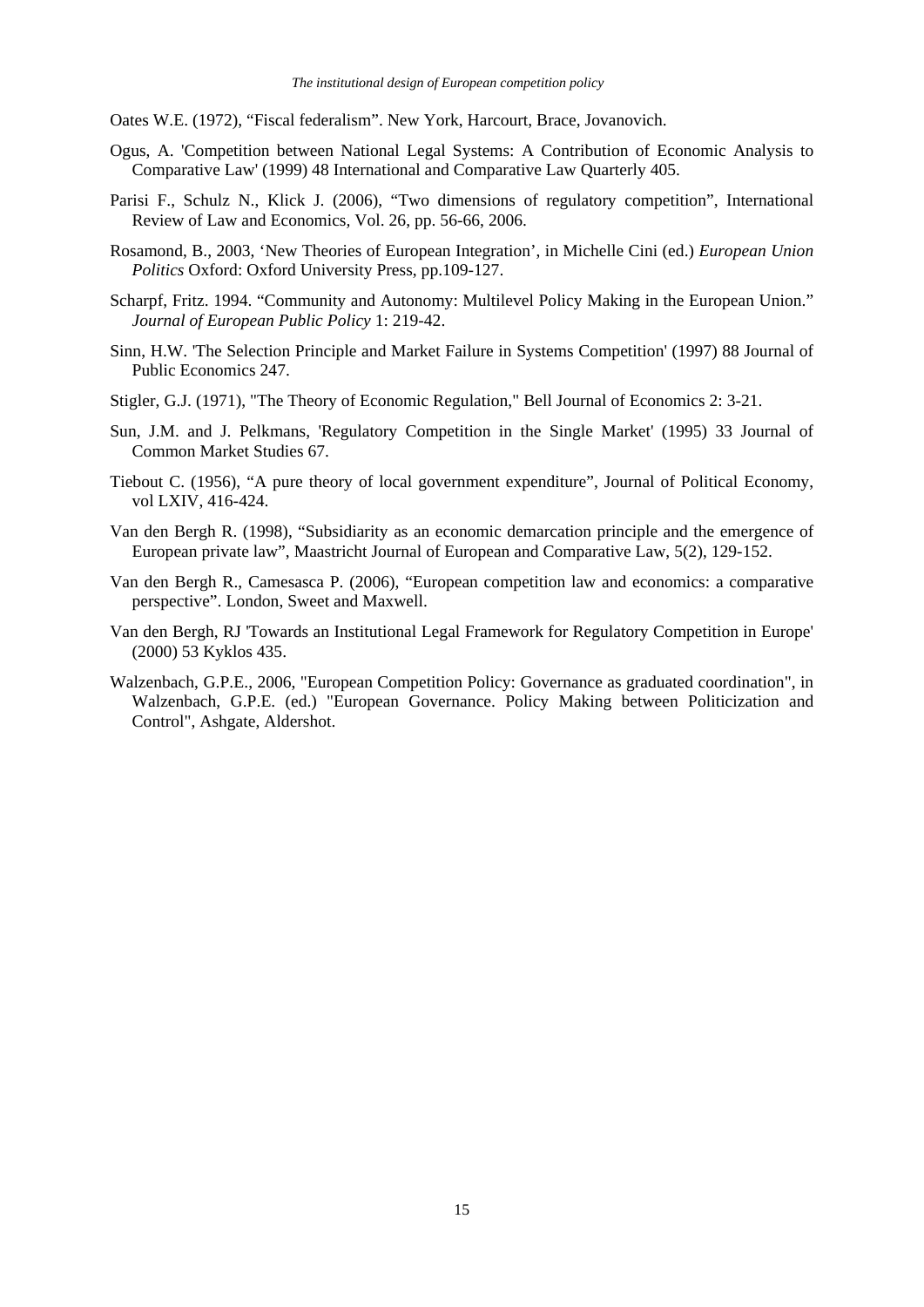**Authors contacts:** 

### **Antonio Manganelli**

Florence School of Regulation

European University Institute

Via Boccaccio 151

I - 50133 Firenze

ITALY

Email: [antonio.manganelli@eui.eu](mailto:antonio.manganelli@eui.eu) 

# **Antonio Nicita**

Department of Economics

University of Siena

Pzza San Francesco 7

I - 53100 Siena

ITALY

Email: [nicita@unisi.it](mailto:nicita@unisi.it) 

# **Maria Alessandra Rossi**

Department of Economics

University of Siena

Pzza San Francesco 7

I - 53100 Siena

# ITALY

Email: [rossi@unisi.it](mailto:rossi@unisi.it)